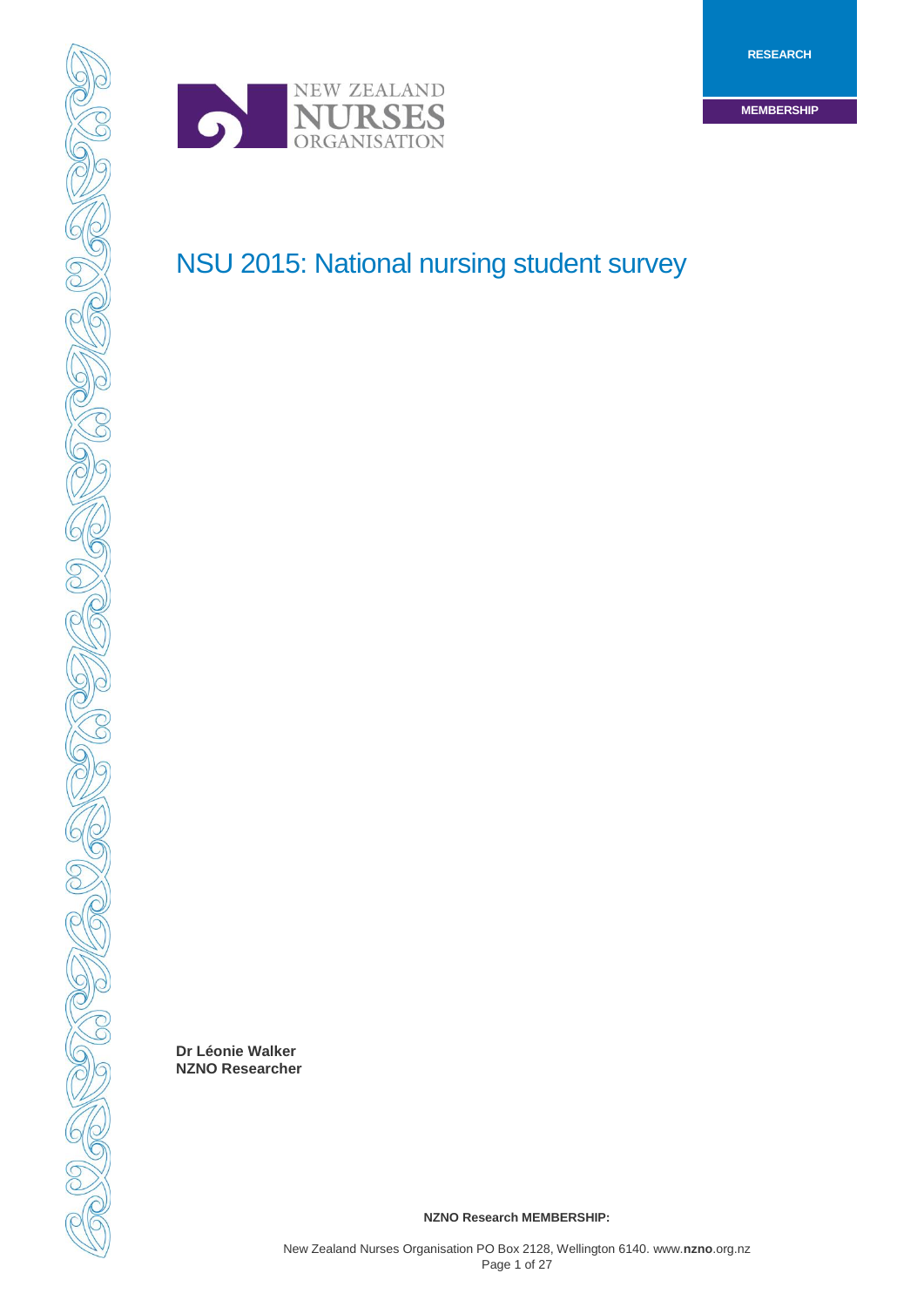# **Summary:**

This is the sixth national nursing student survey. The last survey was run in 2013. 1104 nursing students (whether NZNO members or not) from all schools around New Zealand responded to the 2015 NSU on line survey of nursing students.

The main themes this year related to student health and support, educational experience (especially on placement), and intentions following graduation.

# **Particular concerns this year included:**

- There is *considerable* insecurity about the mismatch between the number of students, availability of placements (especially in Auckland), NEtP places and jobs.
- Some tensions exist too for overseas students: high fees, bullying, non-availability of NEtP and jobs / residency.
- Most students HAVE to work financially. Many are doing so in health care.
- Parents find juggling studying, placements, work and child care particularly hard.
- There is a range of satisfaction and dissatisfaction with the quality of the educational experience
- There were several calls for a consistent national curriculum.
- Dissatisfaction was expressed with courses with a high e-learning content in particular.

# Limitations:

Surveys are prone to margins of error related to who chooses to respond, and the subjectivity of respondents, necessitating, as with all surveys, some caution with interpretation.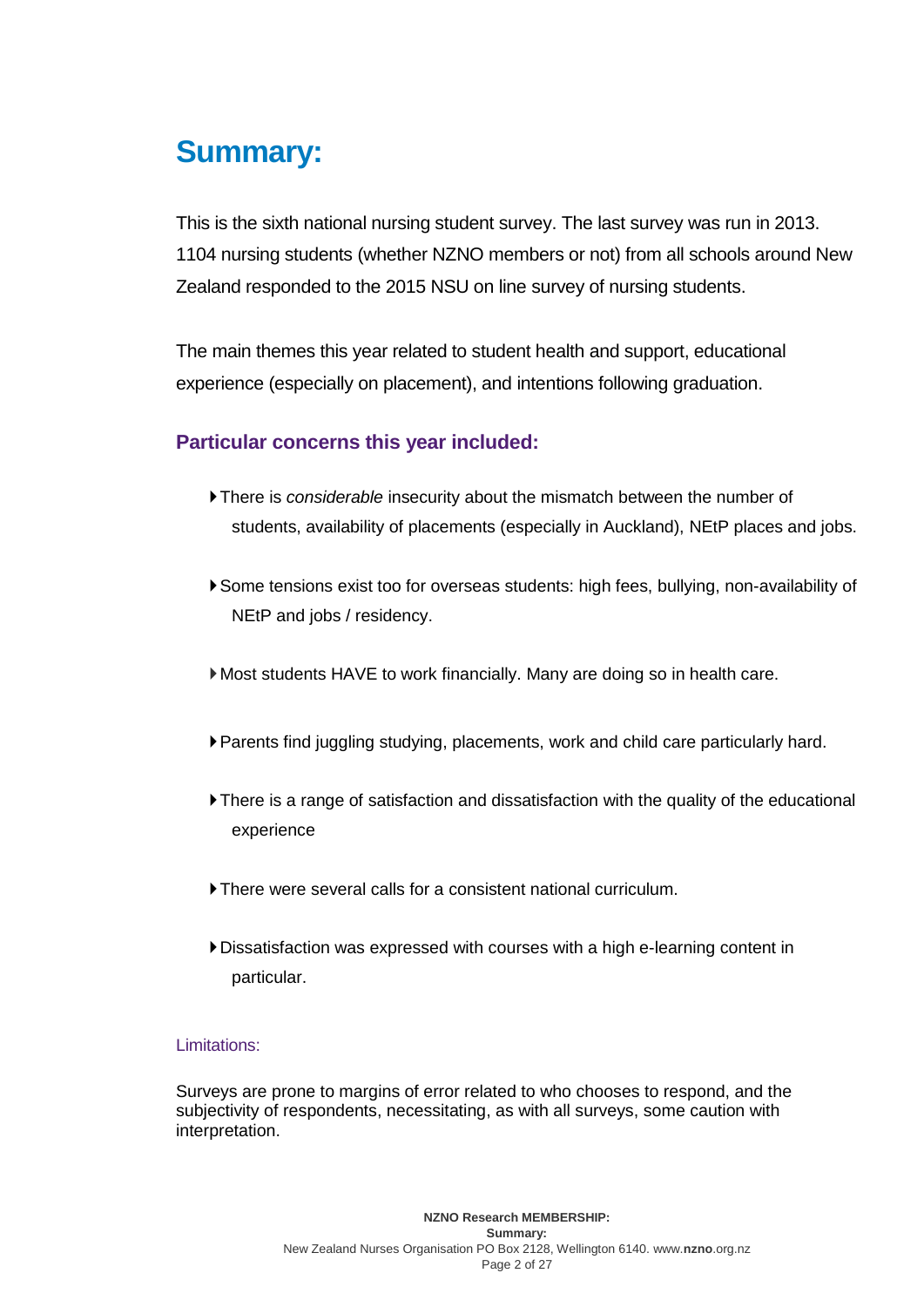#### **Method**

The NZNO NSU student survey is slightly amended each time it is run in response to previous years' results, and particular topical issues. The survey was reviewed by the NSU delegate working group.

All NZNO student members were invited to participate via e-mail. Posters were also put up in all nursing schools, and on some nursing school electronic blackboards, inviting both NZNO and non NZNO nursing students to participate. Random prizes were available, drawn from e-mail addresses provided on completion of the survey, but with addresses permanently separated from the survey on first access of the data. 1104 valid responses were received by the end of the survey. This represents around 20% of those eligible to participate, though an accurate response rate is not possible to assess due to the multiple routes and the opening up of the survey to non-NZNO student members. Throughout, any identifiers such as placements, names and school identifiers have been replaced by \*\*\*\*

#### **Results**

#### **Demographics**

64% were NZNO members. Of those who were not, 148 provided contact details and requested joining packs. These details were also separated from the results at that point. Of those who answered the question, 1021, or 93.7 % of respondents were female, and 69 or 6.3% male.

The percentage of each sex in each age band is as shown below:



# (No respondents chose to self-define their gender identity, though the option to do so was made available)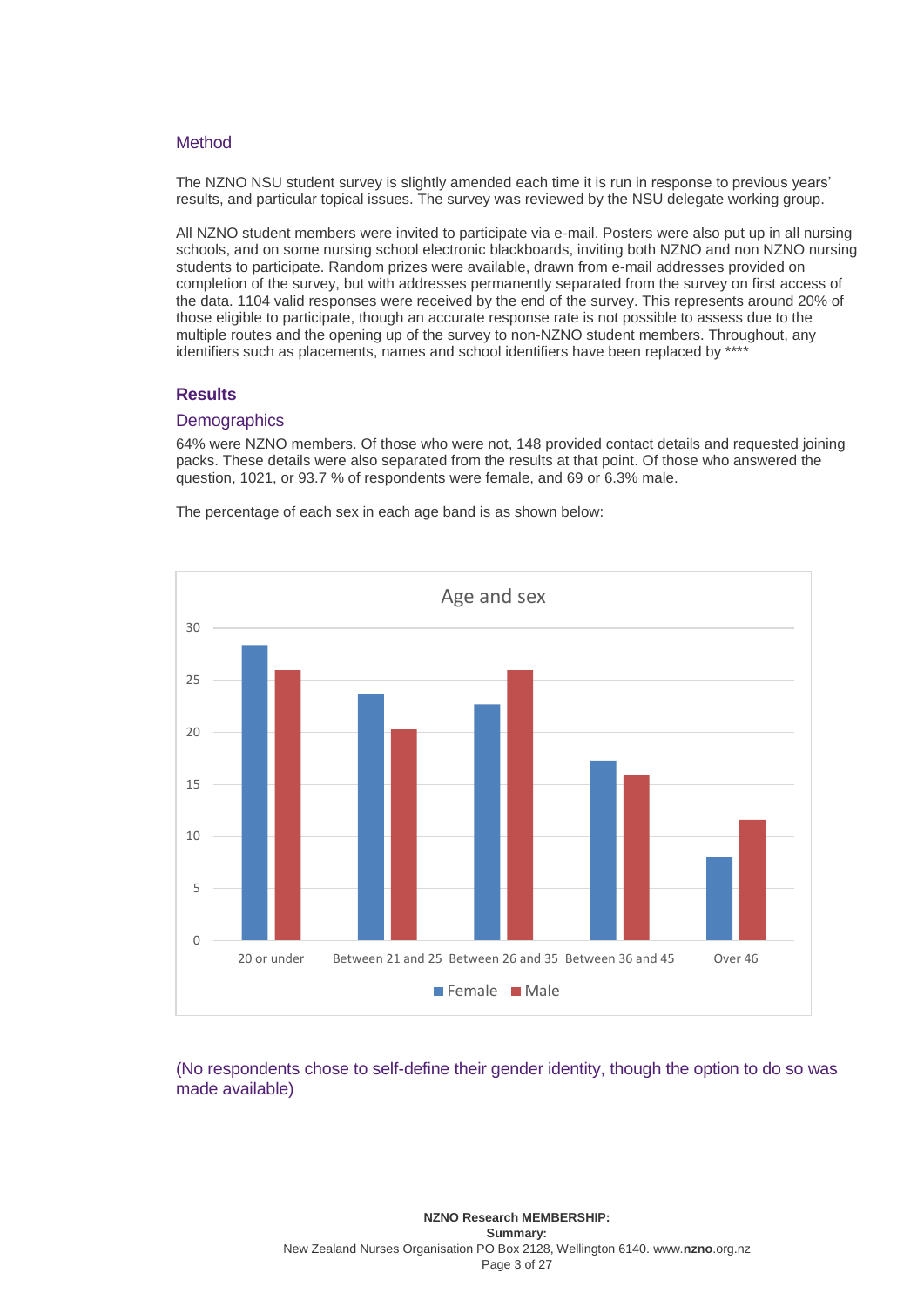## **Ethnicity**

| <b>Ethnicity</b>                      | %     | <b>Number</b>  |
|---------------------------------------|-------|----------------|
| NZ Māori                              | 17.5% | 191            |
| NZ European                           | 65.9% | 721            |
| Other European                        | 5.8%  | 63             |
| Samoan                                | 2.6%  | 28             |
| Cook Island Māori                     | 0.7%  | 8              |
| Tongan                                | 0.7%  | 8              |
| Niuean                                | 0.2%  | $\overline{2}$ |
| Tokelauan                             | 0.5%  | 5              |
| Fijian                                | 1.6%  | 18             |
| Other Pacific                         | 0.4%  | $\overline{4}$ |
| South East Asian                      | 1.6%  | 18             |
| Chinese                               | 3.5%  | 38             |
| Indian                                | 3.9%  | 43             |
| Other Asian (please specify in other) | 4.0%  | 44             |
| Other (please specify)                | 9.7%  | 106            |

## **This is also shown graphically below**

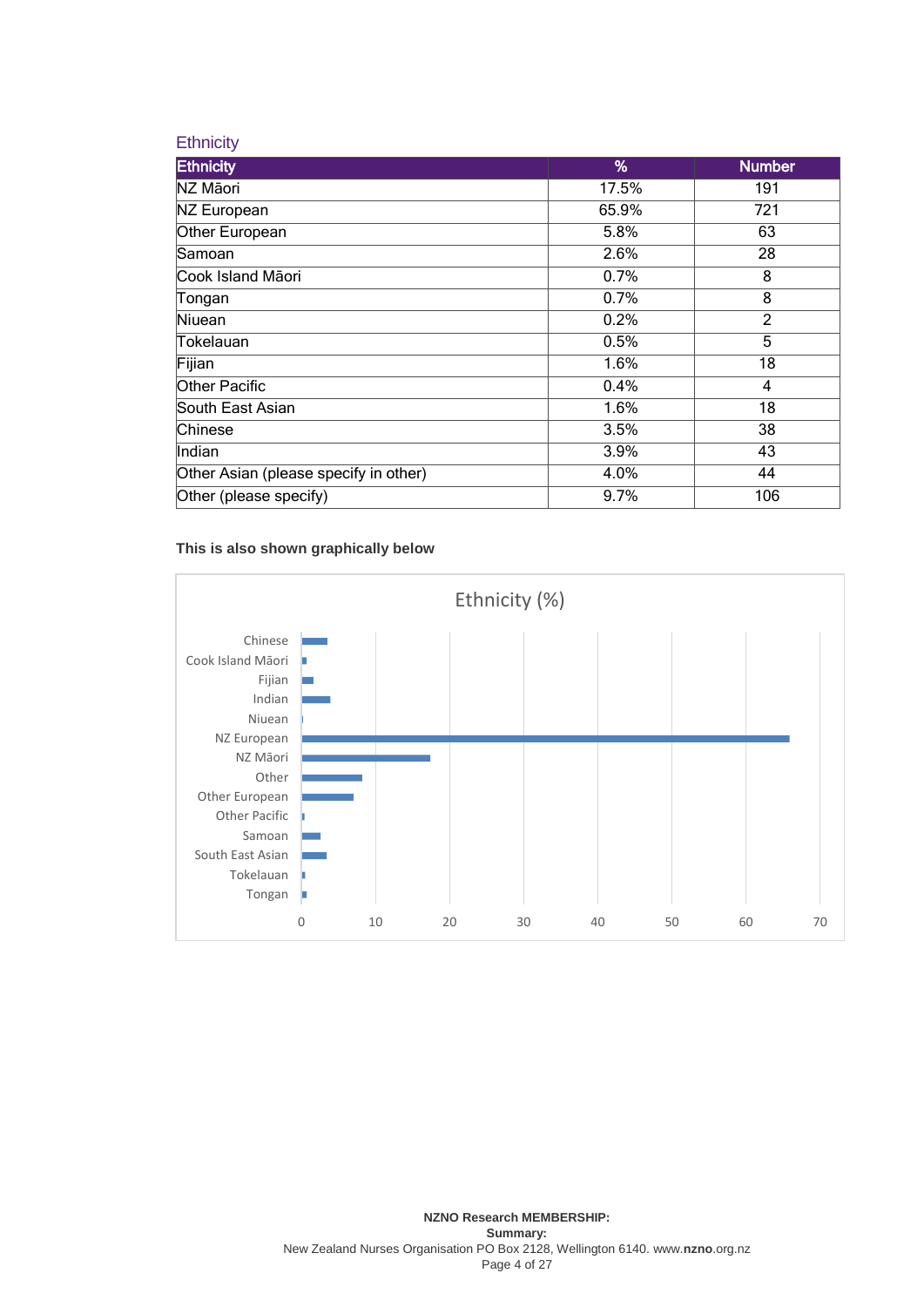# Programme (major categories only shown below)

| <b>Programme</b>                        | counts | <b>Percent</b> |
|-----------------------------------------|--------|----------------|
| <b>Bachelor of Nursing</b>              | 981    | 90.75          |
| Bachelor of Nursing Māori               | 4      | 0.36           |
| <b>Bachelor of Nursing Pacific</b>      | 10     | 1.01           |
| Bachelor Health Science                 | 11     | 1.02           |
| Articulated masters health science / BN | 5      | 0.45           |
| Enrolled Nurse / Nurse Assistant        | 30     | 2.78           |
| Postgraduate study                      | 8      | 0.74           |
| Return to Nursing / CAP                 | 13     | 1.09           |
| Other                                   | 19     | 1.74           |

# **School**

Respondent per school (number)

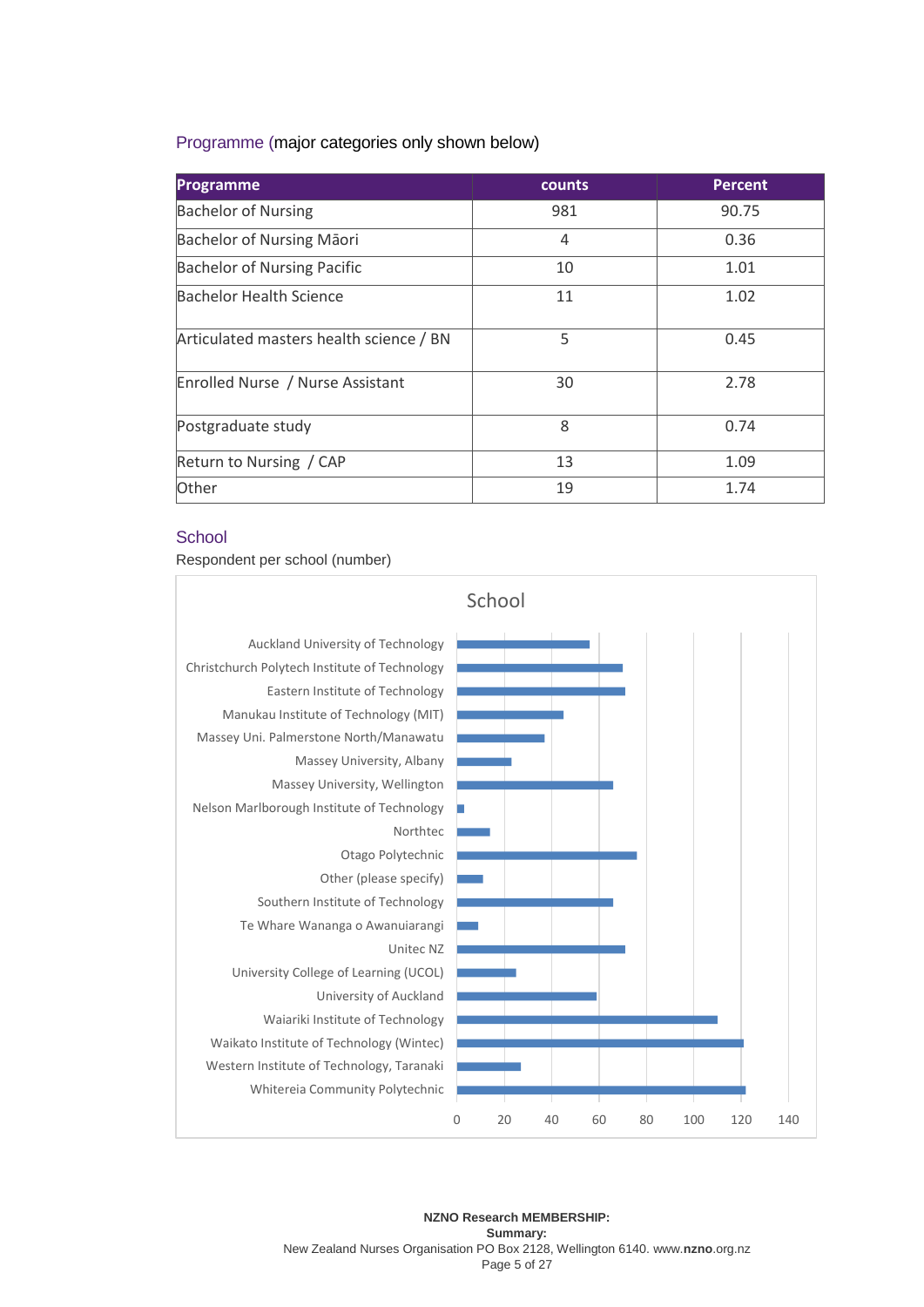# Mode of study

95.6 percent studied full time, and 4.4 percent part time.

# Paid employment

50.28 % of students have paid employment. This is a rise of 2 % on 2013. Of this, the biggest grouping was part time and health care related.



Of the 25% who answered "Other", many categorise caring responsibilities for children as their work. There were many such mothers who said that they were enabled not to work outside of the home due to the financial support of a husband or partner.

# Combining work and study

A few commented that though not forbidden to work, that their schools encouraged them to concentrate on their studies.

| <b>Answer Options</b>                                               | Agree |     | Strongly Agree Disagree Strongly | <b>Disagree</b> |
|---------------------------------------------------------------------|-------|-----|----------------------------------|-----------------|
| I couldn't manage financially if I didn't work                      | 396   | 329 | 190                              | 44              |
| My work helps my nursing studies                                    | 164   | 283 | 336                              | 148             |
| I'm too tired from working to make the most of my<br>studies        | 126   | 340 | 391                              | 74              |
| My school is supportive of my need to work                          | 40    | 346 | 422                              | 128             |
| My school does not allow students to work                           | 16    | 79  | 475                              | 361             |
| It is difficult to arrange working around my clinical<br>placements | 329   | 329 | 218                              | 74              |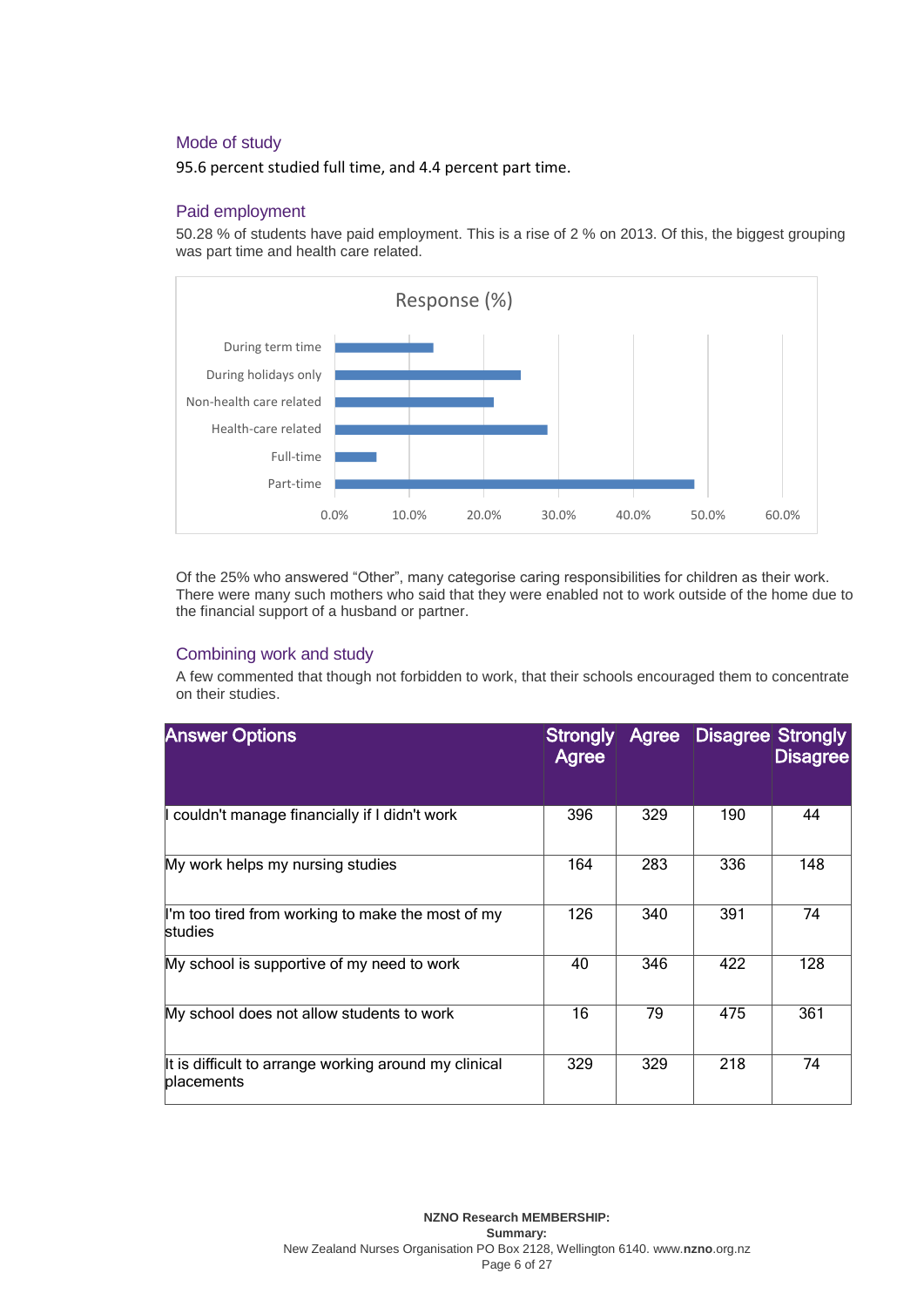

# Anticipated student debt– this continues to be considerable.

This figure has risen fairly consistently between 2009 and the present, with the median debt creeping from 10-20K to 20-25K.

## Anticipated financial responsibilities at graduation

| <b>Options</b>         | <b>Percent</b> |
|------------------------|----------------|
|                        |                |
| Mortgage               | 22.2%          |
| Bank overdraft         | 28.2%          |
| Credit card debt       | 26.3%          |
| Student loan           | 91.5%          |
| Other loan             | 17.0%          |
| Other (please specify) | 8.2%           |

# Annual student fees

- Median fees per year 6.5 K
- Range 0 20K
- ▶ Large variety in allowances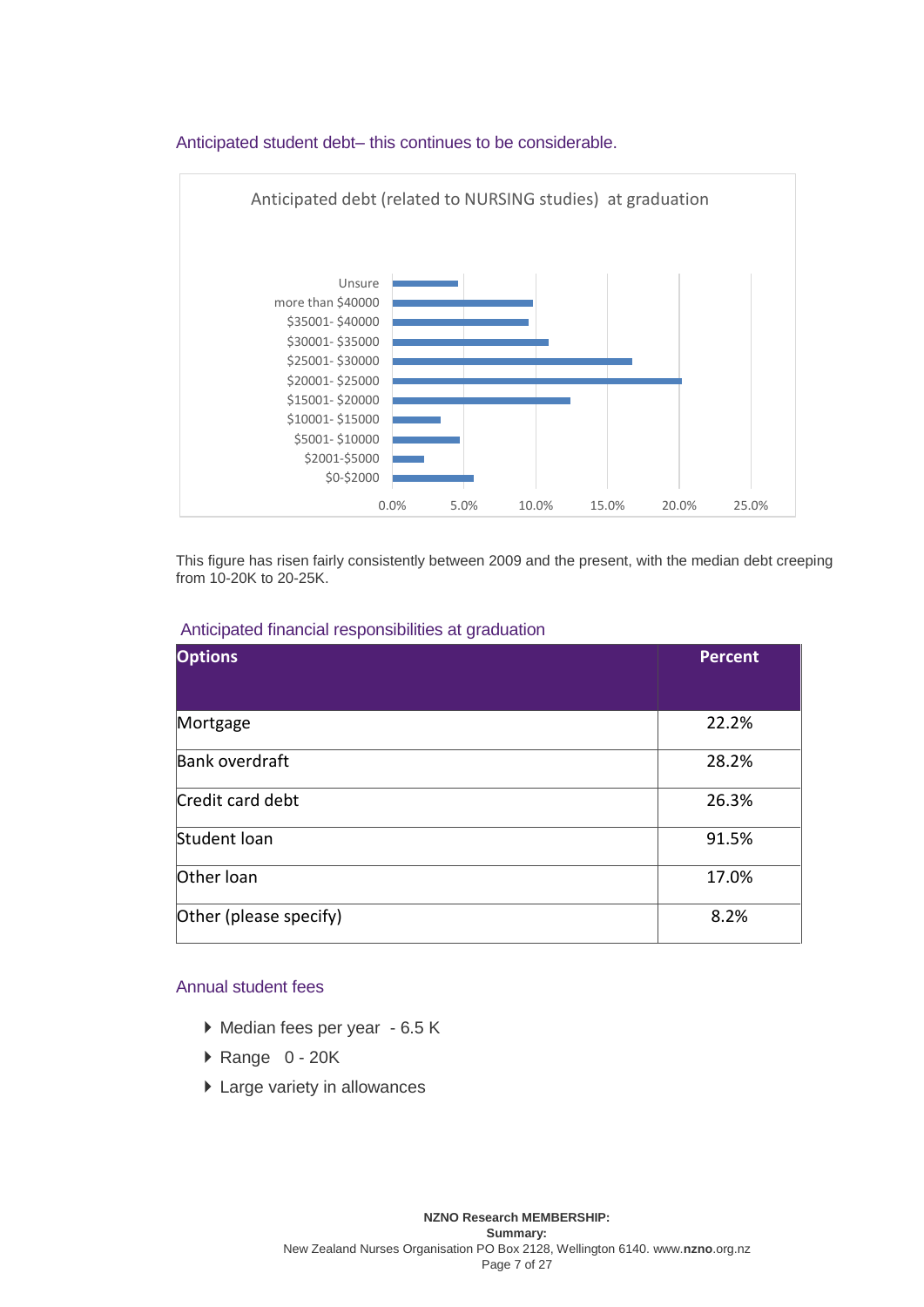Fees for nursing education have continued to rise since the 1990's. Seven students from the Southern Institute of Technology had zero base fees. Overseas student fees ranged between 10 and 20 K per year. Some CAP courses (6-8 weeks long) had fees of 6-8K.

| Year                                      | 1992 | 1996 | 2000 | 2013 | 2015 |
|-------------------------------------------|------|------|------|------|------|
| Mean fees per year*<br><b>All sectors</b> | 1300 | 2631 | 4040 | 5900 | 6043 |

\* Excluding all zero and foreign student fees.

## Additional costs

| <b>Options</b>                               | <b>Percent</b> |
|----------------------------------------------|----------------|
|                                              |                |
| Uniforms                                     | 90.2%          |
| <b>Naccinations and tests</b>                | 89.4%          |
| Indemnity Insurance                          | 64.1%          |
| Book allowance                               | 85.9%          |
| Travel costs for placements                  | 91.2%          |
| IT allowance (e.g. for broadband connection) | 47.4%          |
| <b>Student Union Fees</b>                    | 30.6%          |
| Other (please specify)                       | 18.2%          |

In response to a question about understanding of additional costs prior to starting their nursing courses, a few felt they were fully informed of, and had prepared for all additional costs. The vast majority however had a sketchy understanding of the costs, especially those related to the number of textbooks required, or the costs of additional travel, parking and accommodation required for placements. The costs of vaccinations, home IT access, photocopying / printing, indemnity insurance, and state exam fees also appeared to be unknown. Costs for first aid certificates, child care equipment such as stethoscopes were frequently mentioned as both unexpected and onerous.

- While some were FULLY aware of these additional costs before accepting a place, **very** many were not
- ▶ Additional costs averaged about \$1-2 K per year
- $\triangleright$  Biggest unanticipated cost was travel, parking (& accommodation) for placements
- ▶ Costs not available from studylink for all
- Studylink did not cover costs fully even when eligible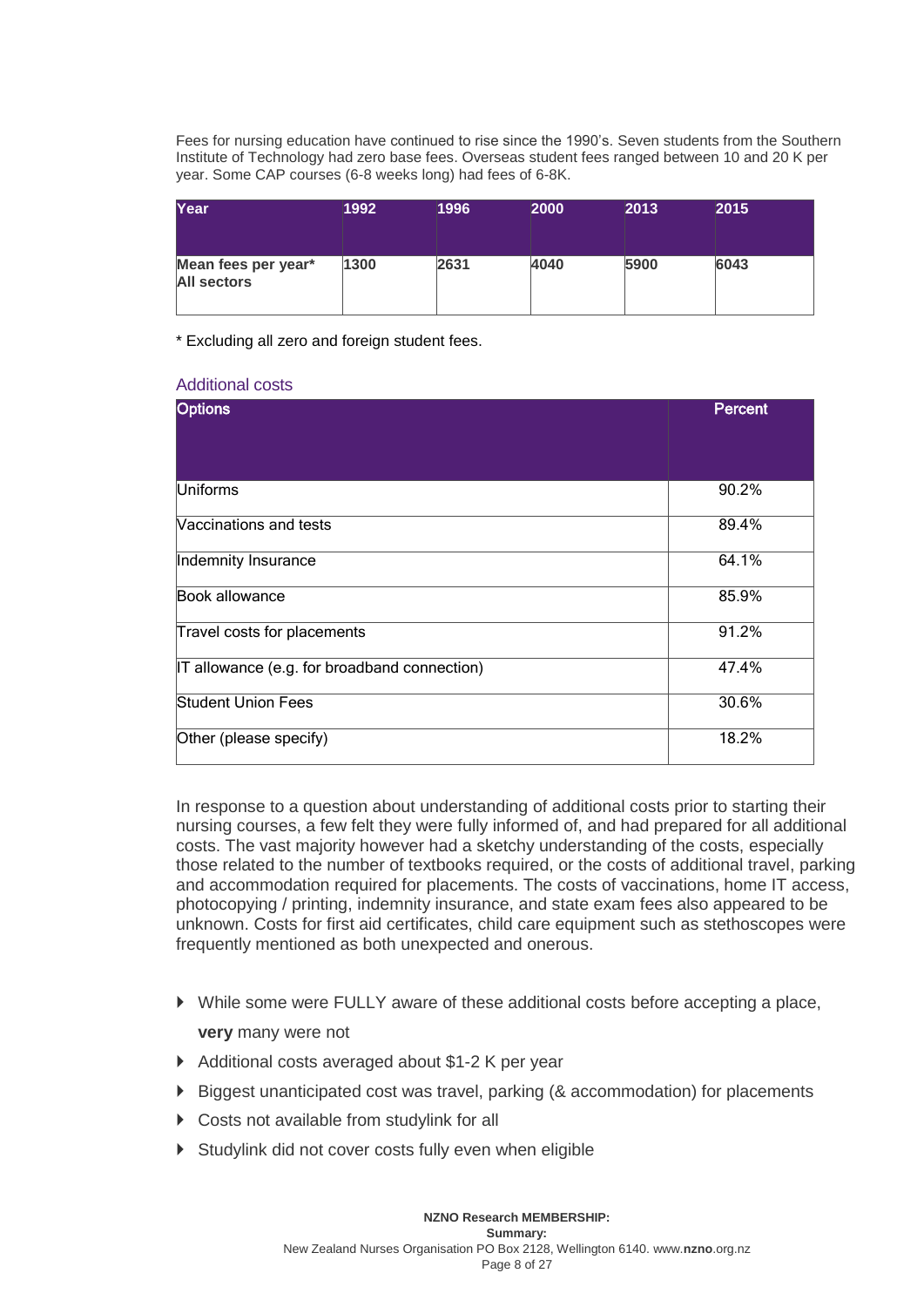# NZNO or NERF scholarships

- 44, or 4.25 % had ever obtained an NZNO or NERF scholarship to help with the costs of their nursing study (Many were awaiting the results of a recent funding application)
- Of those who received grants, these were mostly Hamblin Trust book grants for \$2-300
- One person had received \$300 as an emergency grant
- A few had received Florence Nightingale grants for around \$750
- One had received around \$4900 from the Norman Jones Foundation.
- Other students had received waivers of fees from their nursing school

# Clinical placement

76% had been on clinical placement. Those who had been on placement were asked if they felt adequately prepared by their courses for such placements, and 60.58% felt adequately prepared. Many comments were received about experiences on placements. Some felt that they had been limited to caregiving work on their placements, and that this was not an adequate learning opportunity. Many suggested that their work on placement was worthy of payment. There were many concerns about poor organisation of placements. Mental health and dementia placements especially appeared to elicit the most disquiet about inadequate emotional preparation. Lack of emotional preparation (for example, access to grief counselling in preparation for experiencing the death of a patient), or for skills to deal with angry family members. A consistent plea was for more practical skills and lab time. As previously, considerable variation in the quality and enthusiasm of preceptors was reported.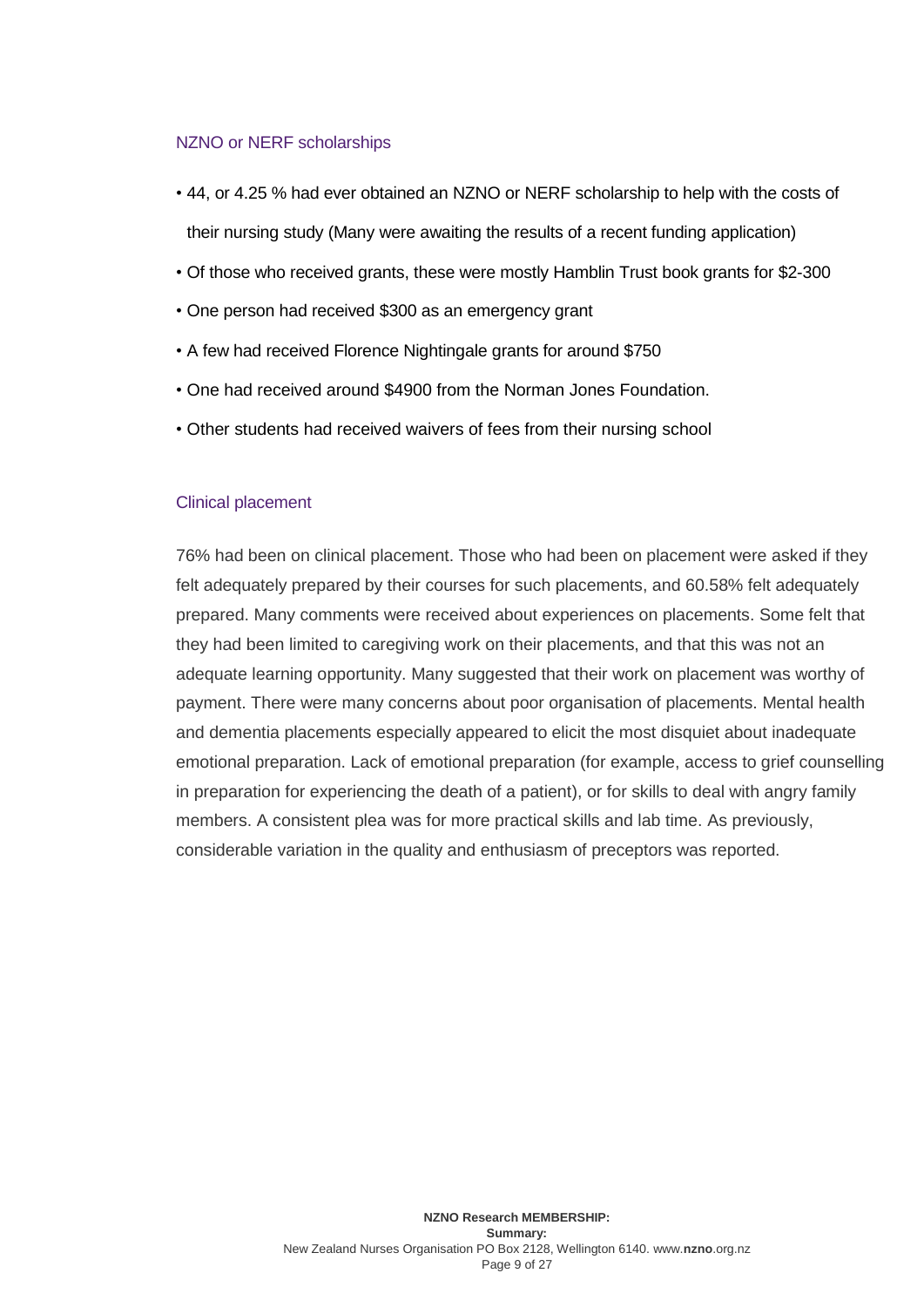| <b>Options</b>                                   | <b>Excellent</b> | Good             | Fair             | Poor             |
|--------------------------------------------------|------------------|------------------|------------------|------------------|
|                                                  |                  |                  |                  |                  |
| Choice of placements offered                     | $\overline{201}$ | $\overline{310}$ | $\overline{218}$ | $\overline{88}$  |
| Organisation of placements                       | $\overline{141}$ | 338              | $\overline{248}$ | 129              |
| Timing of shifts offered                         | $\overline{135}$ | 405              | $\overline{237}$ | 60               |
| Geographical location of placements<br>offered   | 156              | 330              | 252              | $\overline{120}$ |
| Quality of preceptorship                         | 174              | 337              | $\overline{248}$ | $\overline{70}$  |
| Support available on placement                   | 196              | 340              | $\overline{210}$ | 98               |
| Consistency of assessment                        | $\overline{119}$ | 357              | $\overline{246}$ | $\overline{116}$ |
| Opportunities for learning                       | $\overline{260}$ | 381              | $\overline{162}$ | $\overline{42}$  |
| Flexibility of clinical placement<br>coordinator | $\frac{135}{1}$  | $\overline{312}$ | $\overline{264}$ | $\overline{115}$ |

The following relate to experience on placement: Overall responses

However, there were some quite big variations in the responses from different schools: the graph below shows a weighted average: i.e. adjusted for the different number of responses from each school. The longer the bar, the worse the score. Individual schools are not identified by name.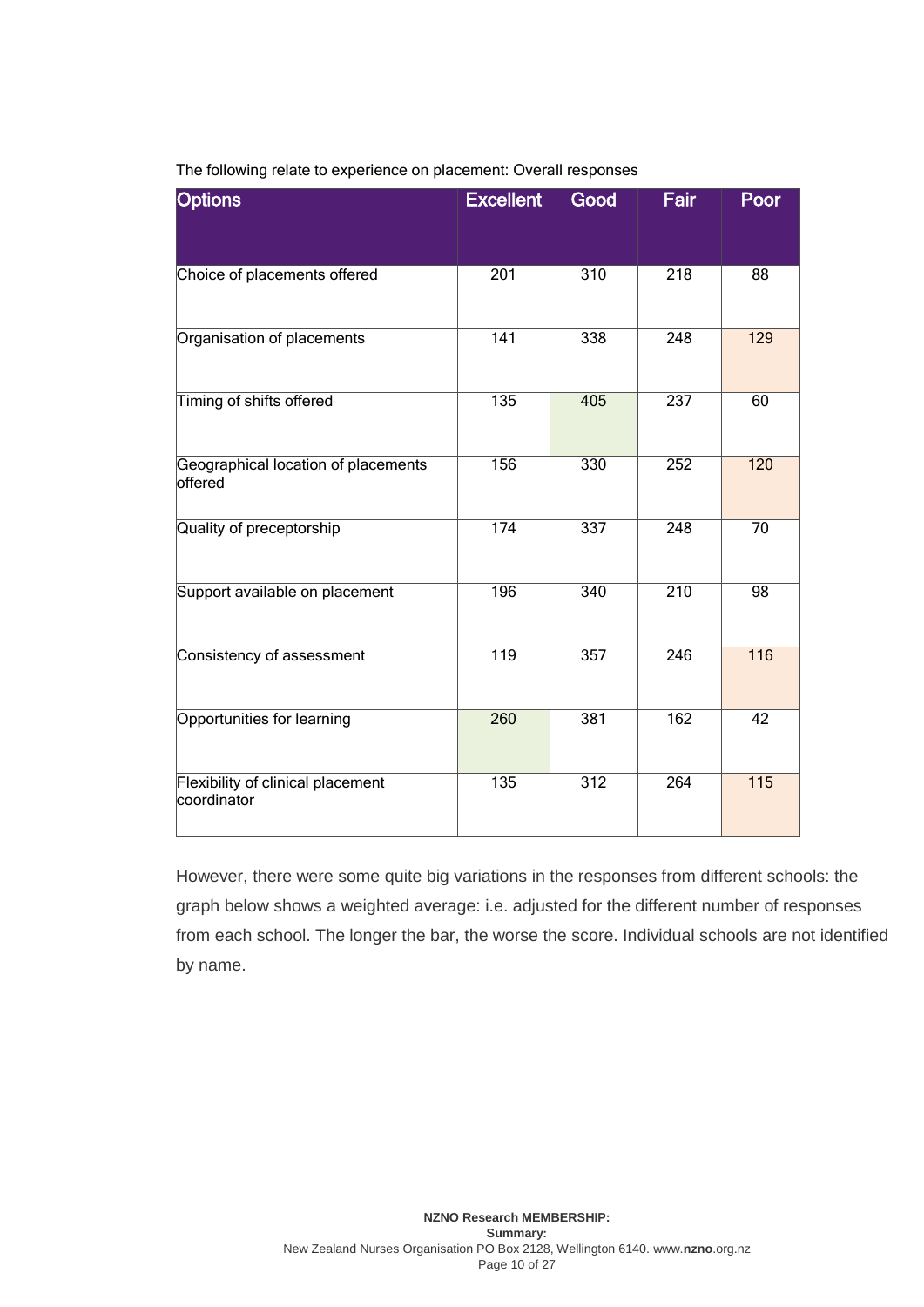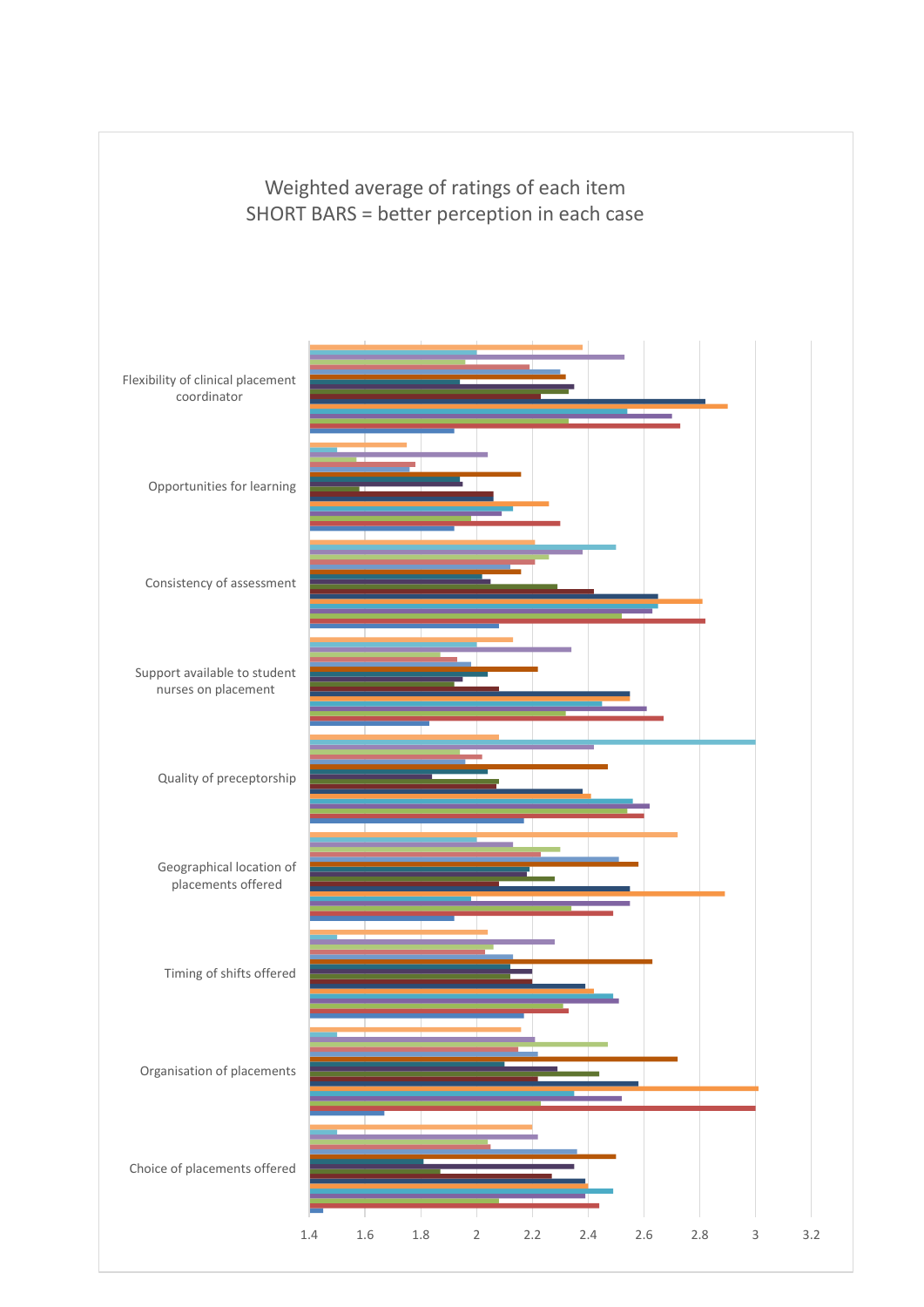# Student Health

- > 91.6% of respondents were aware of available student health services, with 5.5% unsure about whether these were available.
- > Looking at knowledge of particular sources of help, awareness about contraception was highest, and financial advice had the lowest awareness.



> Following up on sources of support for particular issues, there was most confidence about academic help, and least about exam pressure. Awareness of all support services was lowest among Chinese and Indian Students, indicating a need for better communication of information to these students.

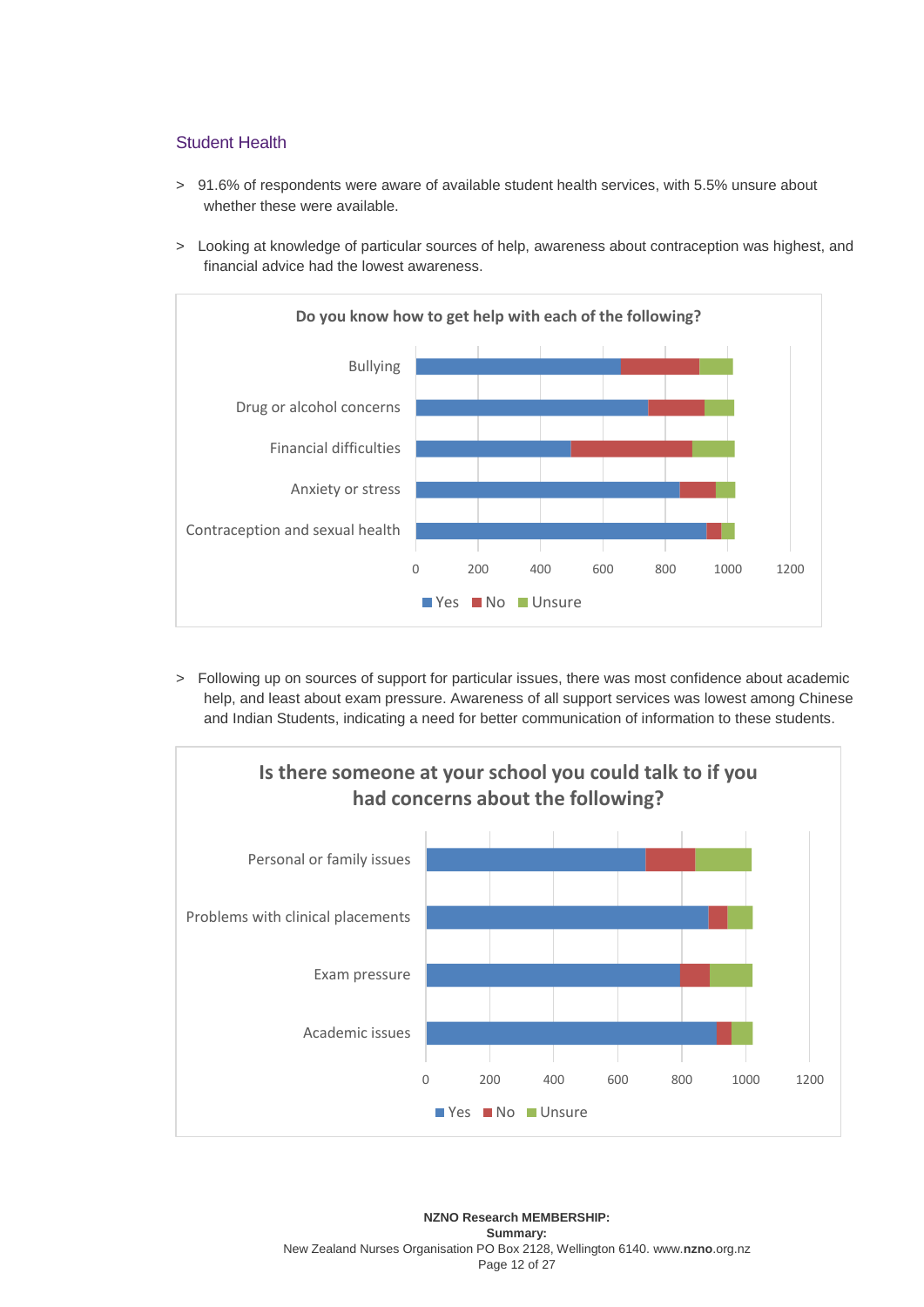

Where students had accessed these services, 34% had found them excellent, while 23% had found them poor.

# Smoking status

Asked: Which of the following best describes your smoking status, responses are shown below.

| <b>Answer Options</b>                 | <b>Response Percent</b> |
|---------------------------------------|-------------------------|
|                                       |                         |
| Il have never been a smoker           | 67.8%                   |
| II am an ex-smoker                    | 20.2%                   |
| I smoke at least once a day           | 7.1%                    |
| ll smoke at least once a week         | 1.9%                    |
| I smoke at least once a month         | 1.1%                    |
| Il smoke less often than once a month | 2.0%                    |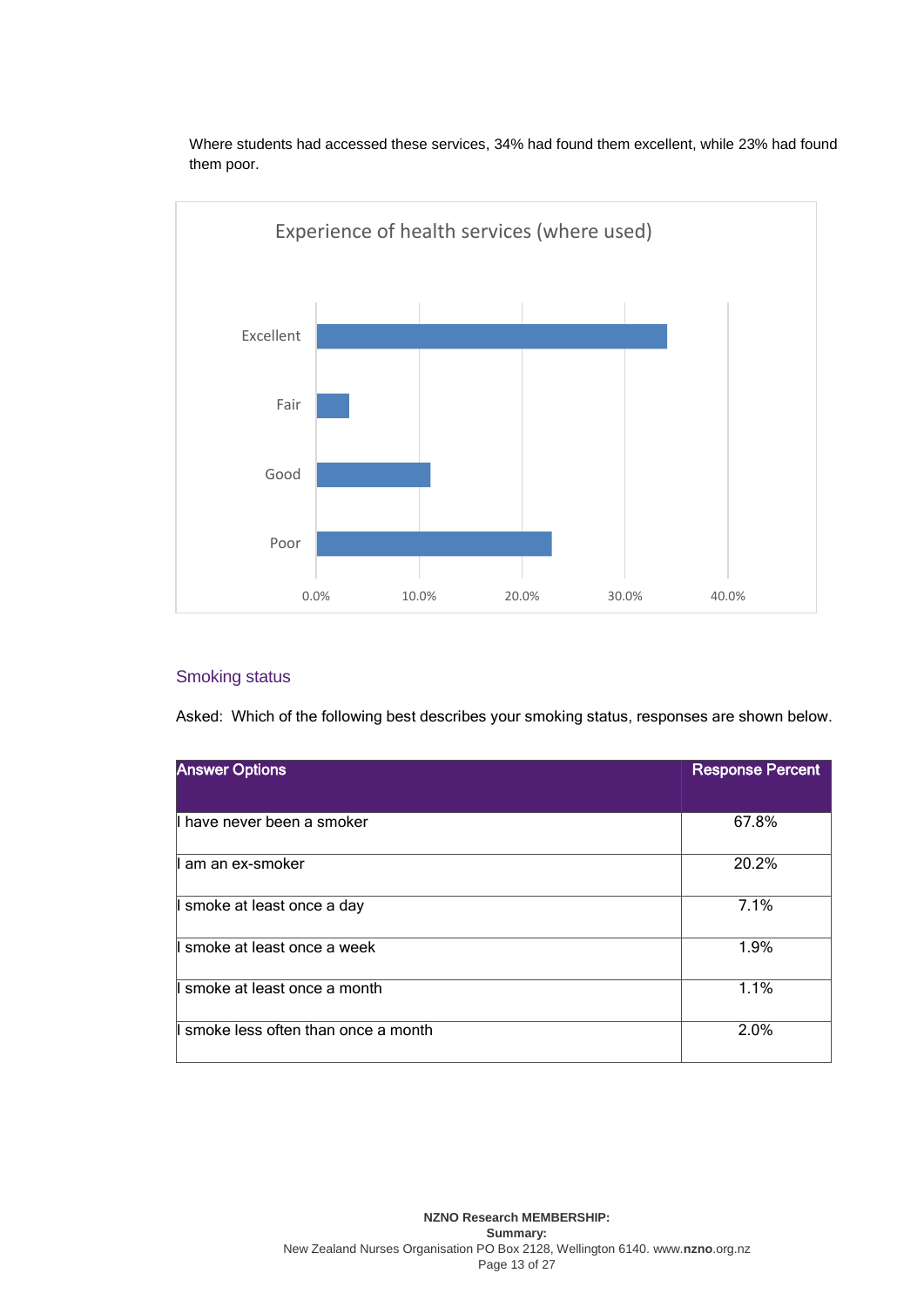

This varied considerably by ethnicity though: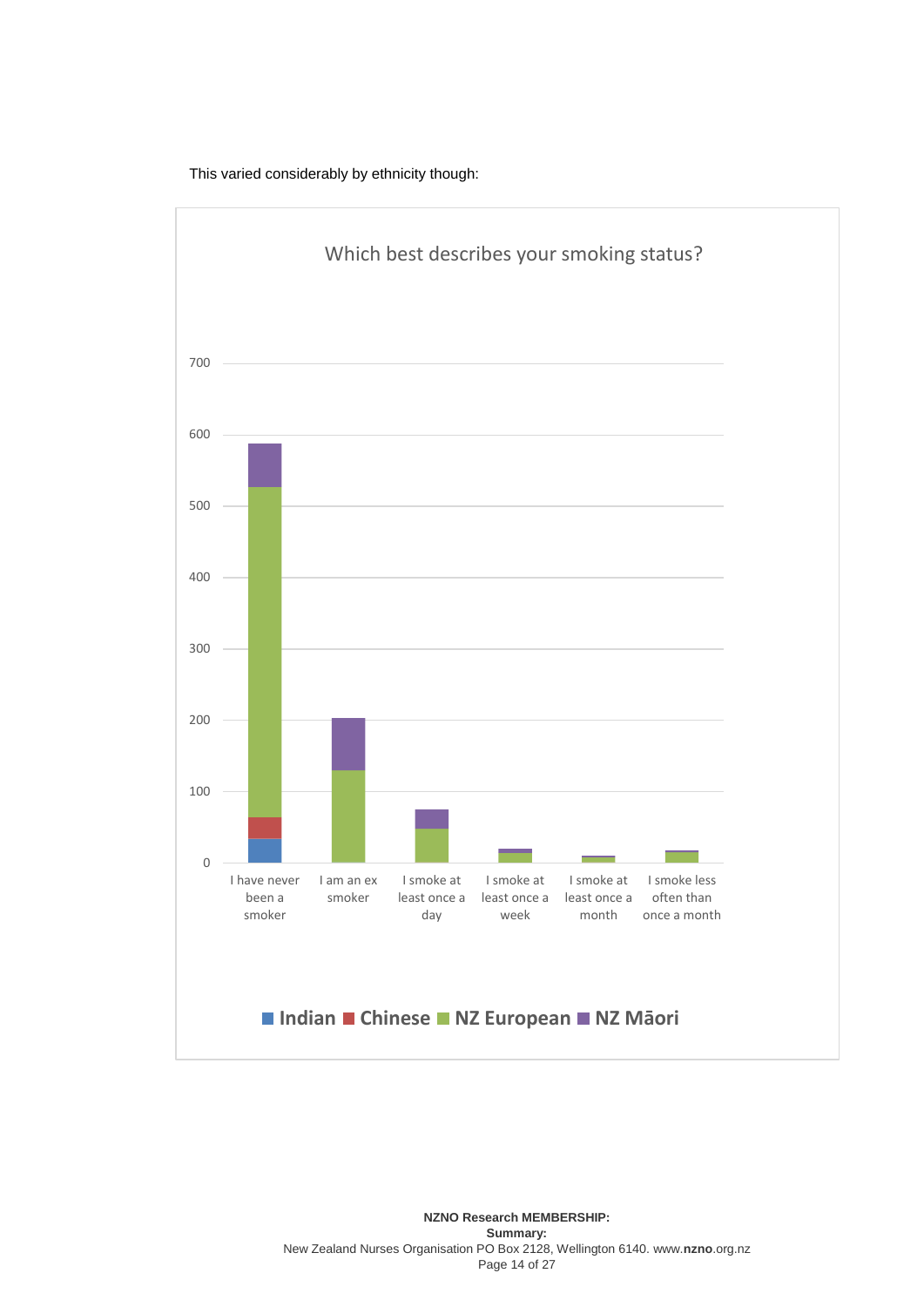# Plans after study

These answers were very similar to previous years. An overwhelming majority of students intend to work as nurses in New Zealand once they graduate, though some are also contemplating working elsewhere as nurses. (Multiple options could be chosen)



**There were no obvious differences in these plans between different ethnicities.** 

# **NEtP**

Awareness of NEtP was higher than for the NSU 2013 survey.



**NZNO Research MEMBERSHIP: Summary:** New Zealand Nurses Organisation PO Box 2128, Wellington 6140. www.**nzno**[.org.nz](http://www.nzno.org.nz/) Page 15 of 27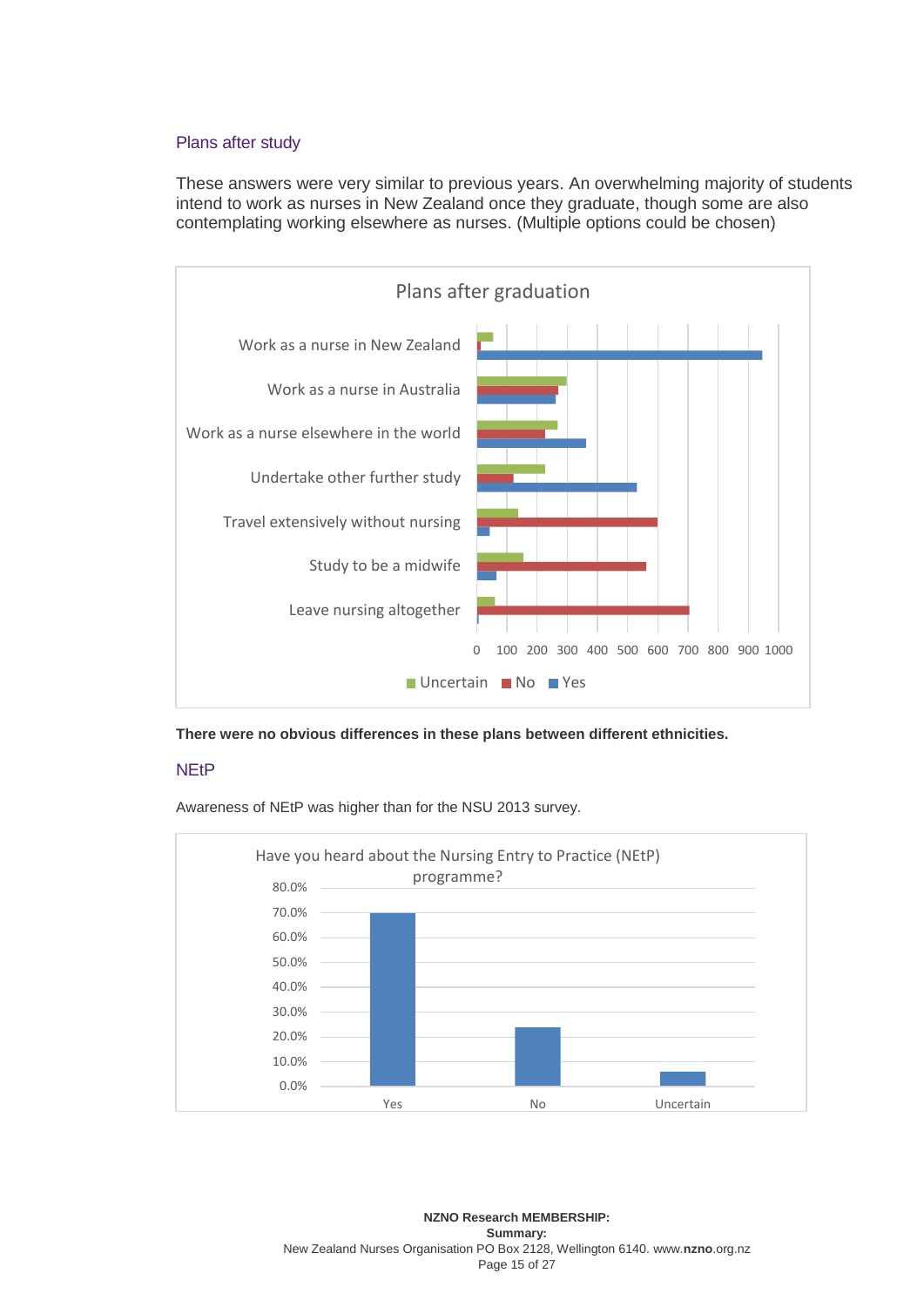#### **Other responses to the Plans after graduating question set :**

65.14% hoped to enrol in NEtP. 32.47% thought a NEtP place would be available where they could consider working. 37.75% would travel to another DHB are to enrol. 66.5% would consider the government bonding scheme – this is a big increase compared to 2013.

There was awareness of, and concern about, a shortage of places (also a shortage of jobs) post qualification, and links were made to increased nursing student numbers, especially overseas students.

# Preferred Prospective Employer

DHB (inpatient) remains the employment of choice.



#### **Asked about the ACE programme: (question wording shown in full)**

| Have you heard about the ACE programme? (ACE simplifies application processes for<br>new graduates wanting to apply for their first positions within DHBs. It uses a centralised<br>matching process between student preferences and DHB's preference of applicants.) |       |     |  |  |  |  |
|-----------------------------------------------------------------------------------------------------------------------------------------------------------------------------------------------------------------------------------------------------------------------|-------|-----|--|--|--|--|
| Options<br>Count<br>Percent                                                                                                                                                                                                                                           |       |     |  |  |  |  |
| Yes<br>41.7%<br>421                                                                                                                                                                                                                                                   |       |     |  |  |  |  |
| $\overline{No}$<br>47.1%<br>475                                                                                                                                                                                                                                       |       |     |  |  |  |  |
| Unsure                                                                                                                                                                                                                                                                | 11.2% | 113 |  |  |  |  |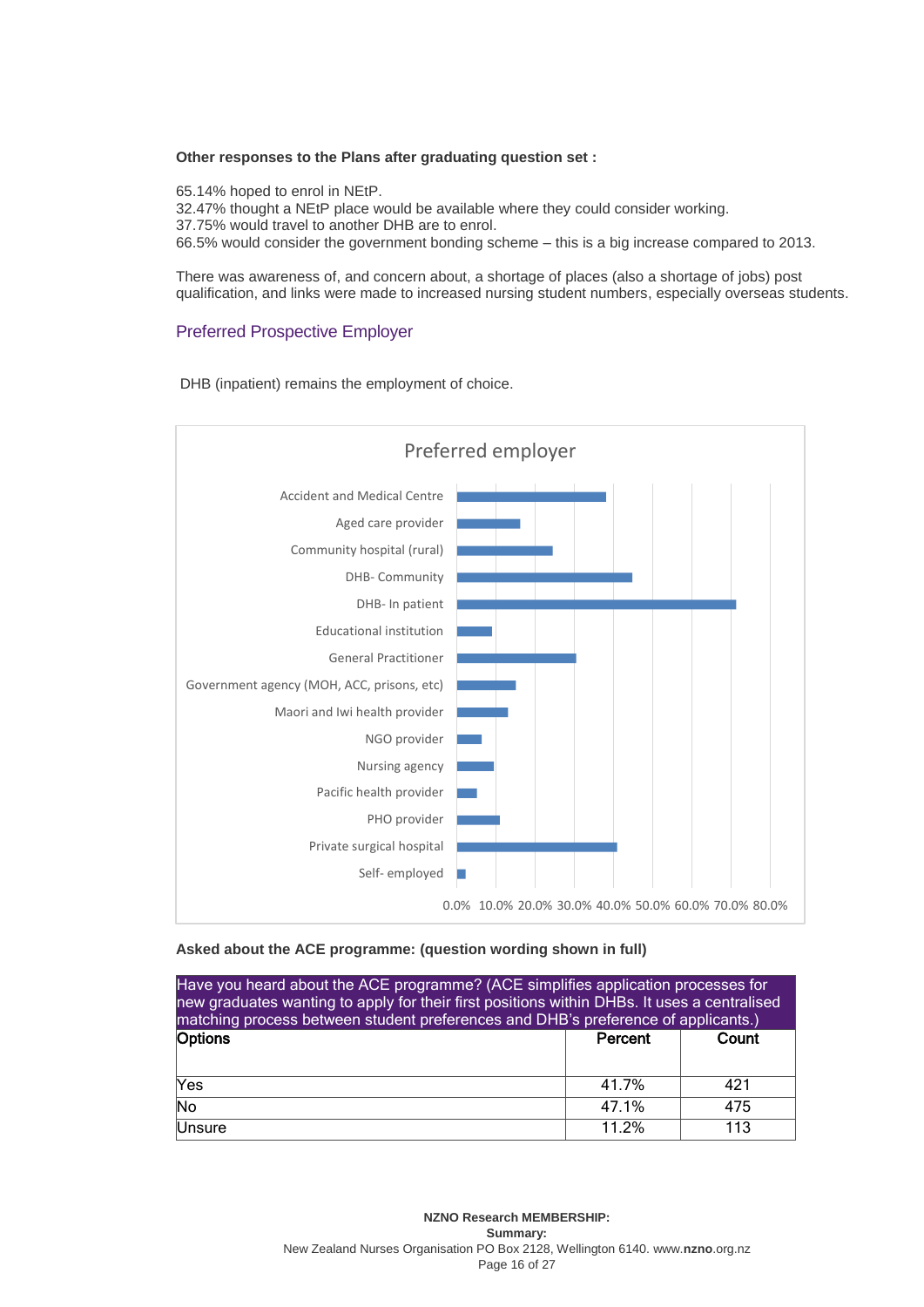# Preferred DHB area of employer

These roughly mirrored the distribution of the numbers of respondents by their school.



# Preferred / least preferred area of clinical practice

The main choices are shown in a following table – though 11% were not sure yet which fields the might want to work in. Again, up to 3 could be chosen.

| <b>Most attractive</b>           |       | <b>Least attractive</b> |         |
|----------------------------------|-------|-------------------------|---------|
| Emergency and trauma             | 37.3% | Prison nursing          | 8.3%    |
| Surgical                         | 31.4% | Nursing research        | $7.0\%$ |
| Child Health/ neonatology        | 29.9% | Infection control       | 4.5%    |
| Primary health/ Practice nursing | 24.0% | Occupational health     | 4.0%    |
| Mental Health/ Addictions        | 23.7% | Intellectually disabled | 3.9%    |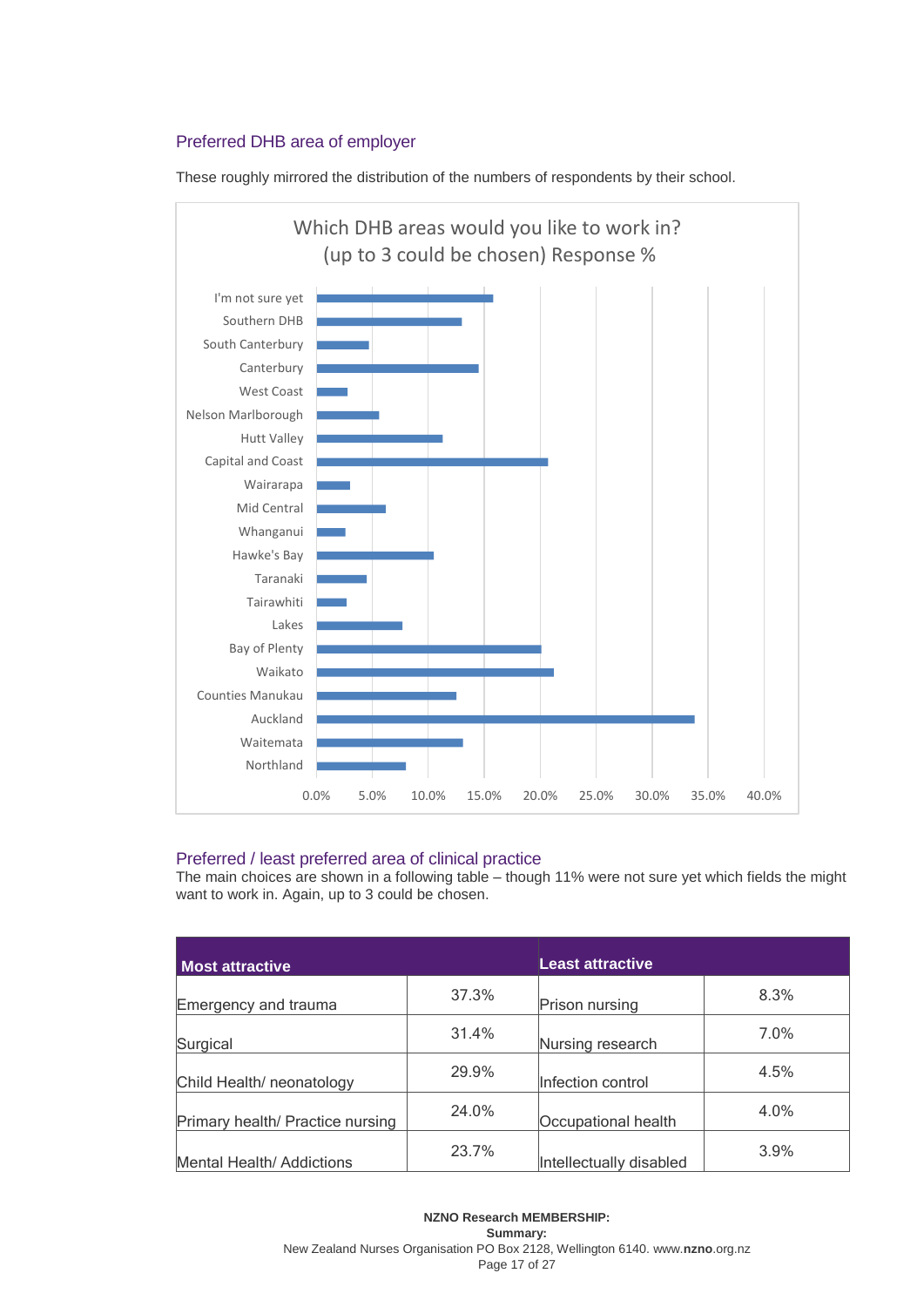# Childcare responsibilities

30.65 % reported responsibility for school aged or younger children – a small decrease on last year

9.73 % had responsibility for care of adults, a 2 % increase compared to 2013.

Those with responsibilities for school age or younger children were asked which of the facilities below were available to them. (Results show % of respondents)



**Comments were received from 171 parent / students. Their responses could be summarised into four main themes:** 

#### Themes:

- The costs and organisational complexity of being a parent and a student are significant
- Most felt there was little flexibility, and insufficient notice of timetables and placements
- Particular difficulties with school holidays, out of town placements and night shifts
- Single mothers especially struggle combining study and parenting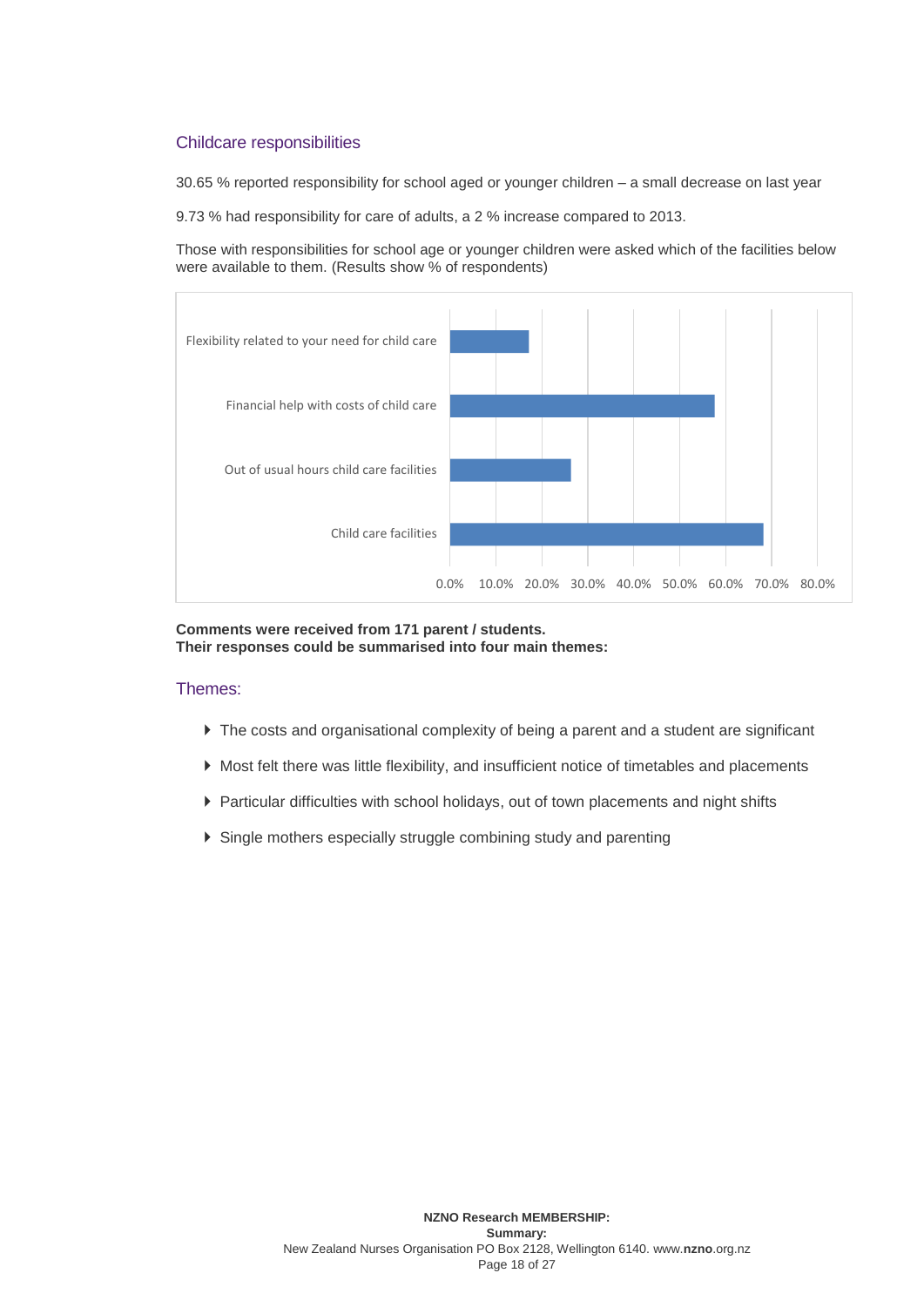# Morale / Views of nursing

This question set is part of the NZNO Employment Survey attitudinal block allowing comparisons with student responses from previous years and with qualified nurses to be made.

(A score of 1 indicates strong agreement, and a score of 4 indicates strong disagreement)

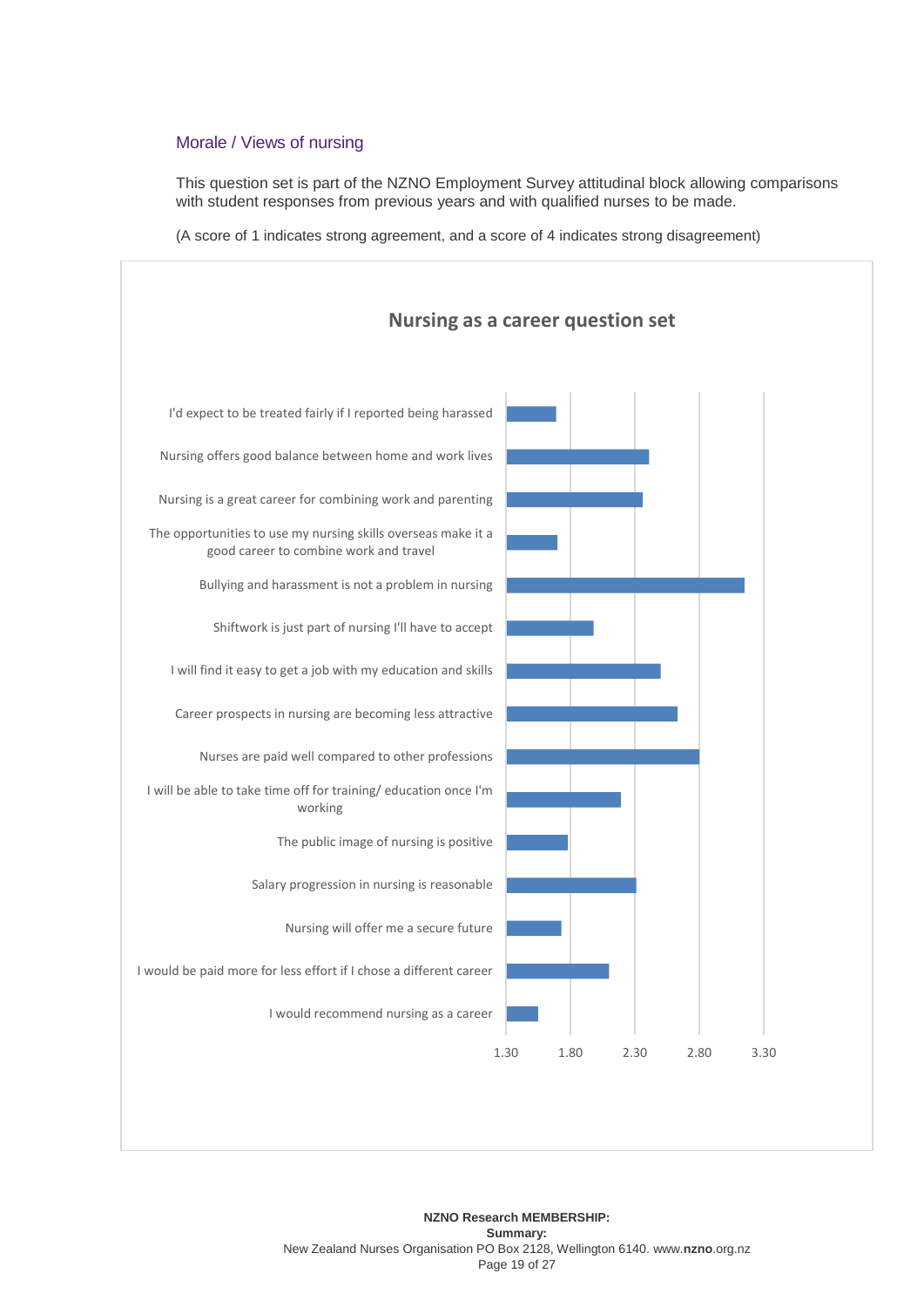**The weighted scores of students and RN respondents to the 2015 NZNO Employment survey (ES) are shown below. As above, the SMALLER the number the higher the morale. Four items were not found in the ES.** 

| <b>Views</b>                                                                                            | <b>Student</b> | <b>Employment</b><br><b>Survey</b> |
|---------------------------------------------------------------------------------------------------------|----------------|------------------------------------|
| would recommend nursing as a career                                                                     | 1.55           | 2.26                               |
| I would be paid more for less effort if I chose a different career                                      | 2.10           | 2.54                               |
| Nursing will offer me a secure future                                                                   | 1.73           | 2.17                               |
| Salary progression in nursing is reasonable                                                             | 2.31           | 3.41                               |
| The public image of nursing is positive                                                                 | 1.78           |                                    |
| I will be able to take time off for training/ education once I'm<br>working                             | 2.19           | 3.37                               |
| Nurses are paid well compared to other professions                                                      | 2.80           | 3.82                               |
| Career prospects in nursing are becoming less attractive                                                | 2.63           | 2.92                               |
| I will find it easy to get a job with my education and skills                                           | 2.50           | 2.66                               |
| Shift work is just part of nursing I'll have to accept                                                  | 1.98           | $\blacksquare$                     |
| Bullying and harassment is not a problem in nursing                                                     | 3.15           | 3.02                               |
| The opportunities to use my nursing skills overseas make it a<br>good career to combine work and travel | 1.70           |                                    |
| Nursing is a great career for combining work and parenting                                              | 2.36           | ۰                                  |
| Nursing offers good balance between home and work lives                                                 | 2.41           | 2.49                               |
| I'd expect to be treated fairly if I reported being harassed                                            | 1.69           | 2.79                               |

Only perceptions of bullying were worse for students than RNs. Otherwise, students were more positive than RNs.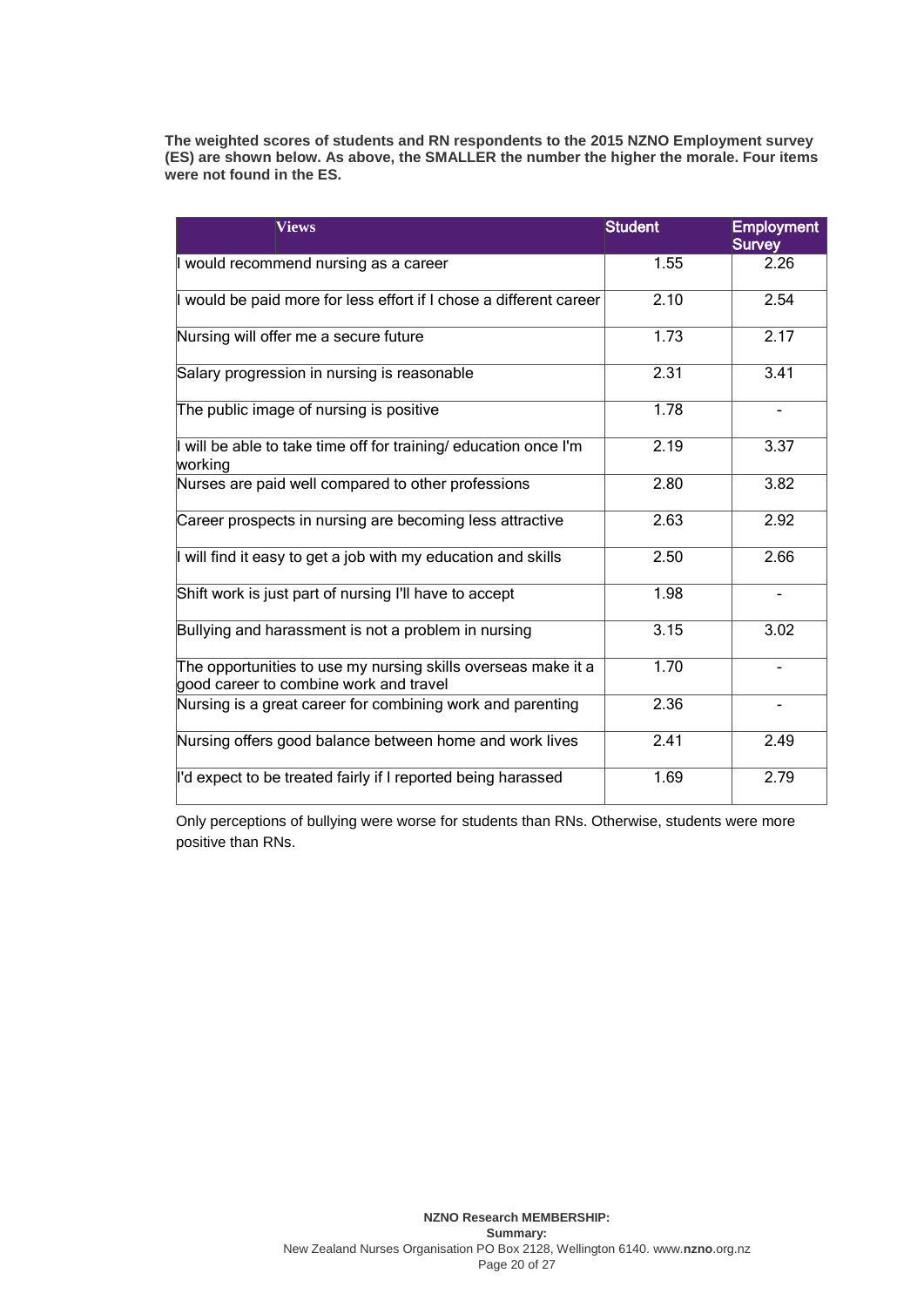# **Awareness of NZNO**



Further analysing this by school, mapping of delegates and awareness of delegates would be instructive. Additionally, where awareness of how to contact NZNO directly for assistance, more advertising of the Member Support Centre is clearly required.

| <b>Answer Options</b>                                           | <b>Northtec</b> | <b>Auckland</b><br>University of<br><b>Technology</b> | <b>University</b><br>οf<br><b>Auckland</b> | <b>Unitec</b><br><b>NZ</b> | <b>Manukau Institute</b><br>of Technology<br>(MIT) |
|-----------------------------------------------------------------|-----------------|-------------------------------------------------------|--------------------------------------------|----------------------------|----------------------------------------------------|
| There is/are NZNO student delegates at<br>my school             | 4               | 17                                                    | 23                                         | 13                         | 29                                                 |
| I know how to contact my NZNO student<br>delegate               |                 | 4                                                     | 9                                          | 3                          | 13                                                 |
| I'd feel comfortable talking to my NZNO<br>student delegate     |                 | 3                                                     | 7                                          | 3                          | 0                                                  |
| I'd feel confident my NZNO delegate<br>would be able to help me |                 | 9                                                     | 8                                          | 6                          |                                                    |
| I know how to contact NZNO for<br>assistance                    | $\mathfrak{p}$  | 11                                                    | 5                                          | 21                         |                                                    |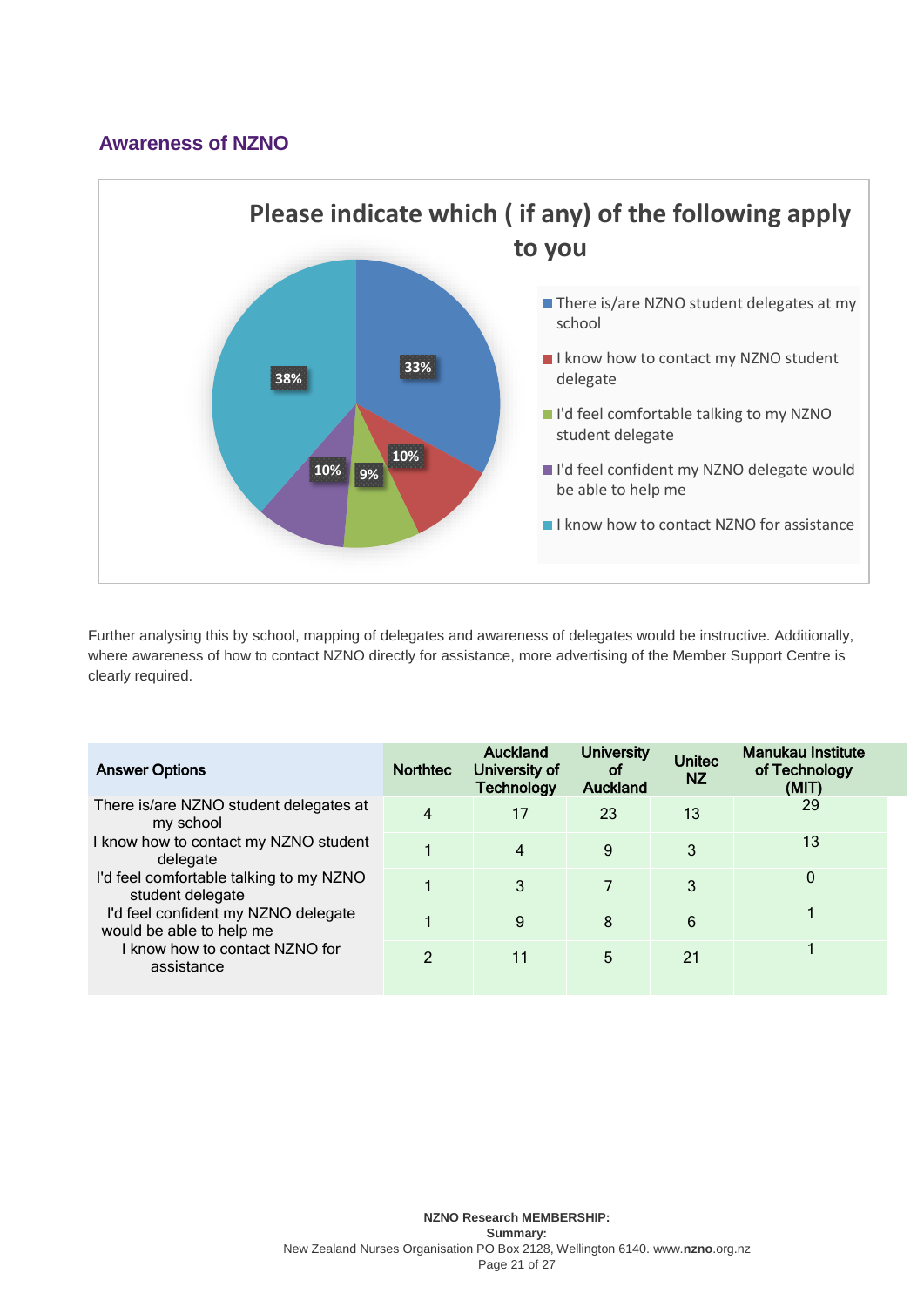| <b>Answer Options</b>                                                                                                                                                                                                                                                                      | Waikato<br>Institute of<br><b>Technology</b><br>(Wintec) | Waiariki<br>Institute of<br>Technology | Eastern<br>Institute of<br><b>Technology</b> | Western<br>Institute of<br>Technology,<br><b>Taranaki</b> | <b>Massey</b><br>University,<br>Albany |
|--------------------------------------------------------------------------------------------------------------------------------------------------------------------------------------------------------------------------------------------------------------------------------------------|----------------------------------------------------------|----------------------------------------|----------------------------------------------|-----------------------------------------------------------|----------------------------------------|
| There is/are NZNO student delegates at<br>my school<br>I know how to contact my NZNO student<br>delegate<br>I'd feel comfortable talking to my NZNO<br>student delegate<br>I'd feel confident my NZNO delegate<br>would be able to help me<br>I know how to contact NZNO for<br>assistance | 21                                                       | 23                                     | 11                                           | 8                                                         | 4                                      |
|                                                                                                                                                                                                                                                                                            | $\overline{2}$                                           | 5                                      | 7                                            |                                                           | 2                                      |
|                                                                                                                                                                                                                                                                                            | 3                                                        | 4                                      | $\mathcal{P}$                                | 10                                                        | 1                                      |
|                                                                                                                                                                                                                                                                                            | 4                                                        | 9                                      | 4                                            | 7                                                         | 2                                      |
|                                                                                                                                                                                                                                                                                            | 31                                                       | 45                                     | 22                                           |                                                           | 10                                     |

| <b>Answer Options</b>                                                                                                                                                                                                                                                                      | <b>Massey</b><br>University,<br>Wellington | <b>University</b><br>College of<br>Learning<br>(UCOL) | Whitereia<br><b>Community</b><br>Polytechnic | <b>Nelson</b><br>Marlborough<br>Institute of<br><b>Technology</b> | <b>Christchurch</b><br>Polytech<br>Institute of<br><b>Technology</b> |
|--------------------------------------------------------------------------------------------------------------------------------------------------------------------------------------------------------------------------------------------------------------------------------------------|--------------------------------------------|-------------------------------------------------------|----------------------------------------------|-------------------------------------------------------------------|----------------------------------------------------------------------|
| There is/are NZNO student delegates at<br>my school<br>I know how to contact my NZNO student<br>delegate<br>I'd feel comfortable talking to my NZNO<br>student delegate<br>I'd feel confident my NZNO delegate<br>would be able to help me<br>I know how to contact NZNO for<br>assistance | 22                                         | 0                                                     | 10                                           | $\mathbf 0$                                                       | 9                                                                    |
|                                                                                                                                                                                                                                                                                            | $\mathfrak{p}$                             | $\Omega$                                              | 11                                           |                                                                   | 4                                                                    |
|                                                                                                                                                                                                                                                                                            | 8                                          | $\Omega$                                              |                                              | $\mathbf{0}$                                                      |                                                                      |
|                                                                                                                                                                                                                                                                                            | $\overline{4}$                             | $\Omega$                                              | 6                                            | $\mathbf{0}$                                                      | 4                                                                    |
|                                                                                                                                                                                                                                                                                            | 9                                          | 10                                                    | 48                                           | 2                                                                 | 23                                                                   |

| <b>Answer Options</b>                                                                                         | Otago<br>Polytechnic | <b>Southern</b><br>Institute of<br><b>Technology</b> | Te Whare<br>Wananga o<br>Awanuiarangi | Massey Uni.<br><b>Palmerstone</b><br>North/Manawatu |
|---------------------------------------------------------------------------------------------------------------|----------------------|------------------------------------------------------|---------------------------------------|-----------------------------------------------------|
| There is/are NZNO student delegates at<br>my school<br>I know how to contact my NZNO student<br>delegate      | 29                   | 29                                                   | 2                                     | 4                                                   |
|                                                                                                               |                      | 11                                                   | 0                                     | 0                                                   |
| I'd feel comfortable talking to my NZNO<br>student delegate                                                   | 6                    | 8                                                    | 0                                     | 0                                                   |
| I'd feel confident my NZNO delegate<br>would be able to help me<br>know how to contact NZNO for<br>assistance | $\mathcal{P}$        | 4                                                    | 0                                     | 0                                                   |
|                                                                                                               | 9                    | 8                                                    | 4                                     | 10                                                  |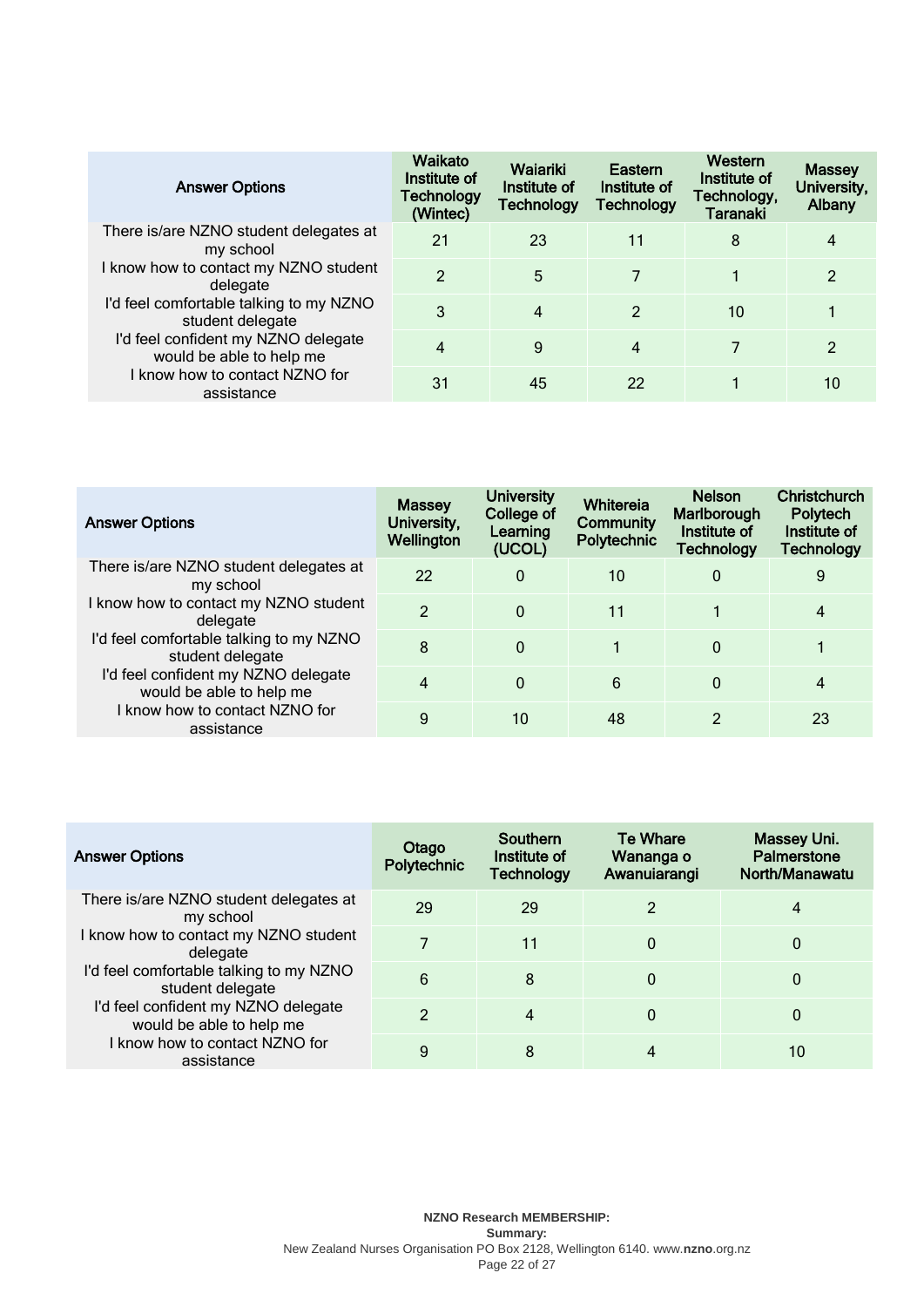# Finally,

Asked for any other comments related to their experience of studying nursing, 178 additional free text responses were received. Three or four quotes illustrative of each theme are shown in the appendix. Main themes were:

- There is *considerable* insecurity about the mismatch between the number of students, availability of placements (especially in Auckland), NEtP places and jobs.
- Some tensions exist too for overseas students: high fees, bullying, non-availability of NEtP and jobs / residency.
- Most students HAVE to work financially. Many are doing so in health care.
- Parents find juggling studying, placements, work and child care particularly hard.
- There is a range of satisfaction and dissatisfaction with the quality of the educational experience
- There were several calls for a consistent national curriculum.
- Dissatisfaction was expressed with courses with a high e-learning content in particular.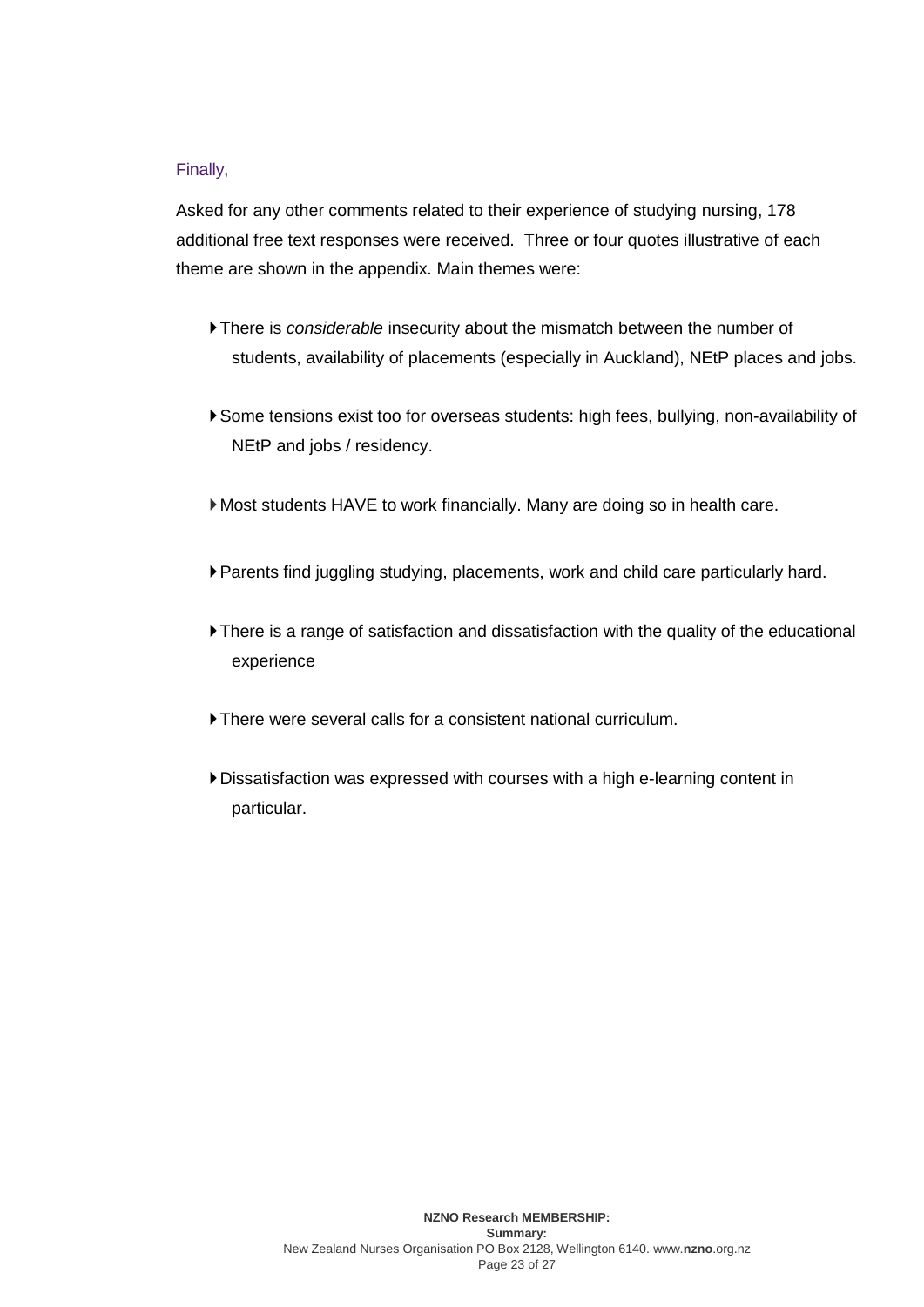# **Appendix:**

**A small selection of representative quotes: 3-4 illustrating each of the main themes is shown. The number of quotes in each theme is also given.**

## **Positive (6)**

\*\*\*\*\* Nursing educators are a helpful and inspiring team of RNs with diverse career backgrounds.

Very supportive lecturers.

I have had amazing placements, tutors, preceptors and lectures.

Happiest I have been in years. The "package" that \*\*\*\* offer is world class. The tutors are absolutely top of their game and supportive real people with years of experience.

\*\*\*\* Nursing tutors are so supportive and have a wealth of knowledge and clinical skills they freely share. My knowledge base has expanded and I am confident with my clinical skills, due to the continued encouragement from staff. They have made my learning experience an enjoyable one.

# **Negative general (9)**

I would not recommend my nursing educator to perspective nursing students I do not feel supported by my school.

\*\*\*\* is so cripplingly disorganised when it comes to enrolment administration for nursing students. The anxiety that this problem has caused myself and my friends in the nursing programme has caused us on many occasions to look into changing to another nursing school.

\*\*\*\* is hands down the worst, most poorly run nursing school in New Zealand. The lack of communication, organisation and all round structure is appalling and it makes me sad to see the good teachers stuck in the middle of it.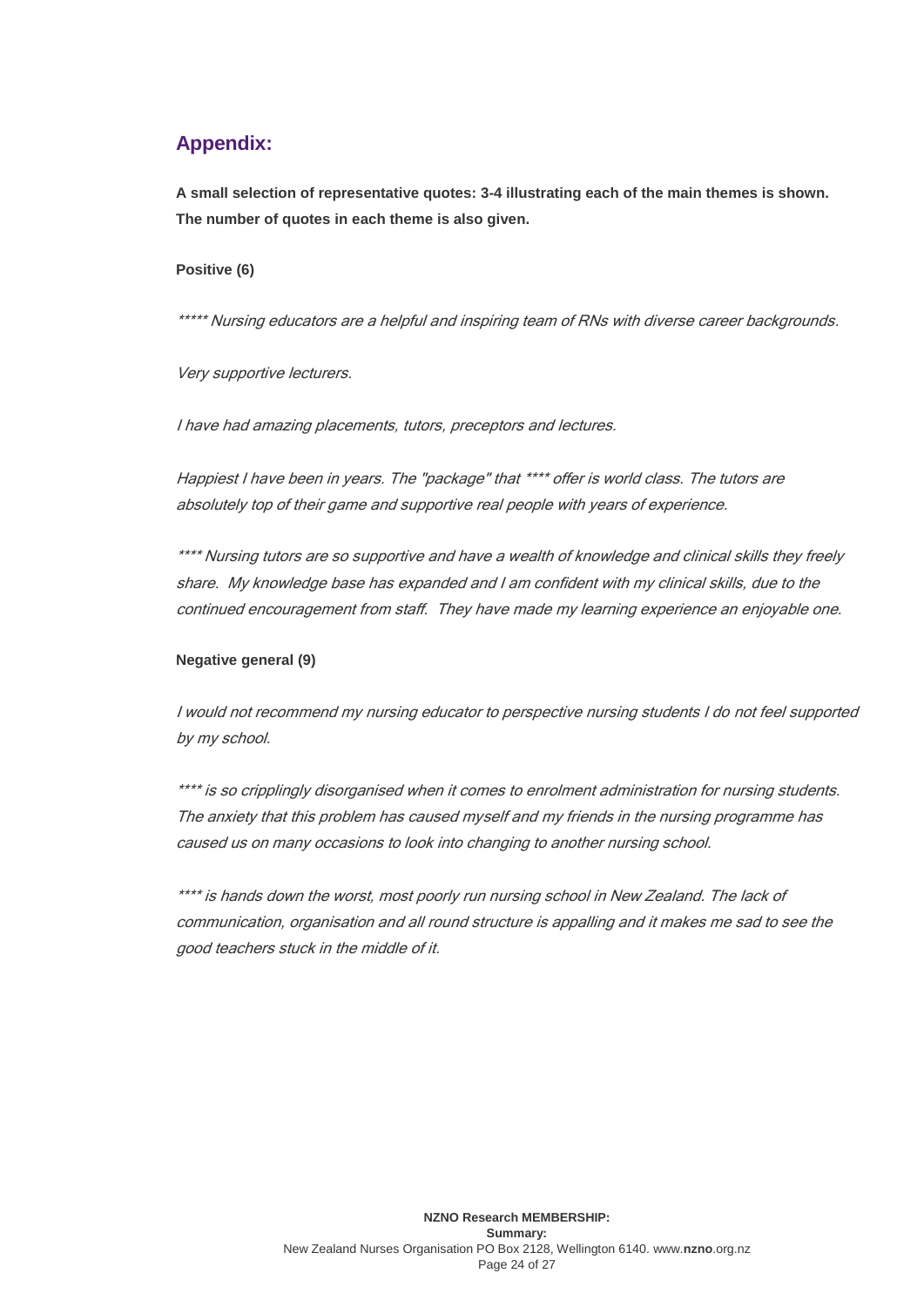#### **Negative about quality of education (9)**

I wouldn't recommend my school of nursing as a place for study

Disappointed in the lecturer continuity and expertise. Some are too old to lecture with obvious cognitive issues and not up to date

# **Pay (12)**

I have two jobs. I get paid 14.70 an hour at the rest home and 16.60 at the supermarket. The supermarket wage is the starting wage.

To be paid to work on placements would be nice as I find the students can work like slaves and have no real time to learn more

Fees are so (expletive deleted) expensive, considering many of us will be working as public servants having a huge student loan to do this seems a bit ridiculous.

#### **E-learning specific (6)**

Nursing is not a degree you can merge or do online. It is a people orientated degree where you need interaction to pass

There has been an increase with the online component of the course, meaning less face to face time but this did not affect the price of the course. Instead the course fees have increased. I have not enjoyed the online component

**Parental issues (18) – additional comments were also received following the questions related to combining parenting with study.**

I am beginning think it was a bad choice. Nursing feels so inflexible and time consuming, I don't know how I am going to be able to juggle kids when it comes time for me to have them; at the moment

I dislike the amount of self-directed at home study my course involves. It clashes horribly with having kids at home - can't get anything done

High stress levels, sacrifices of time with our children, all to look after others. It takes a toll.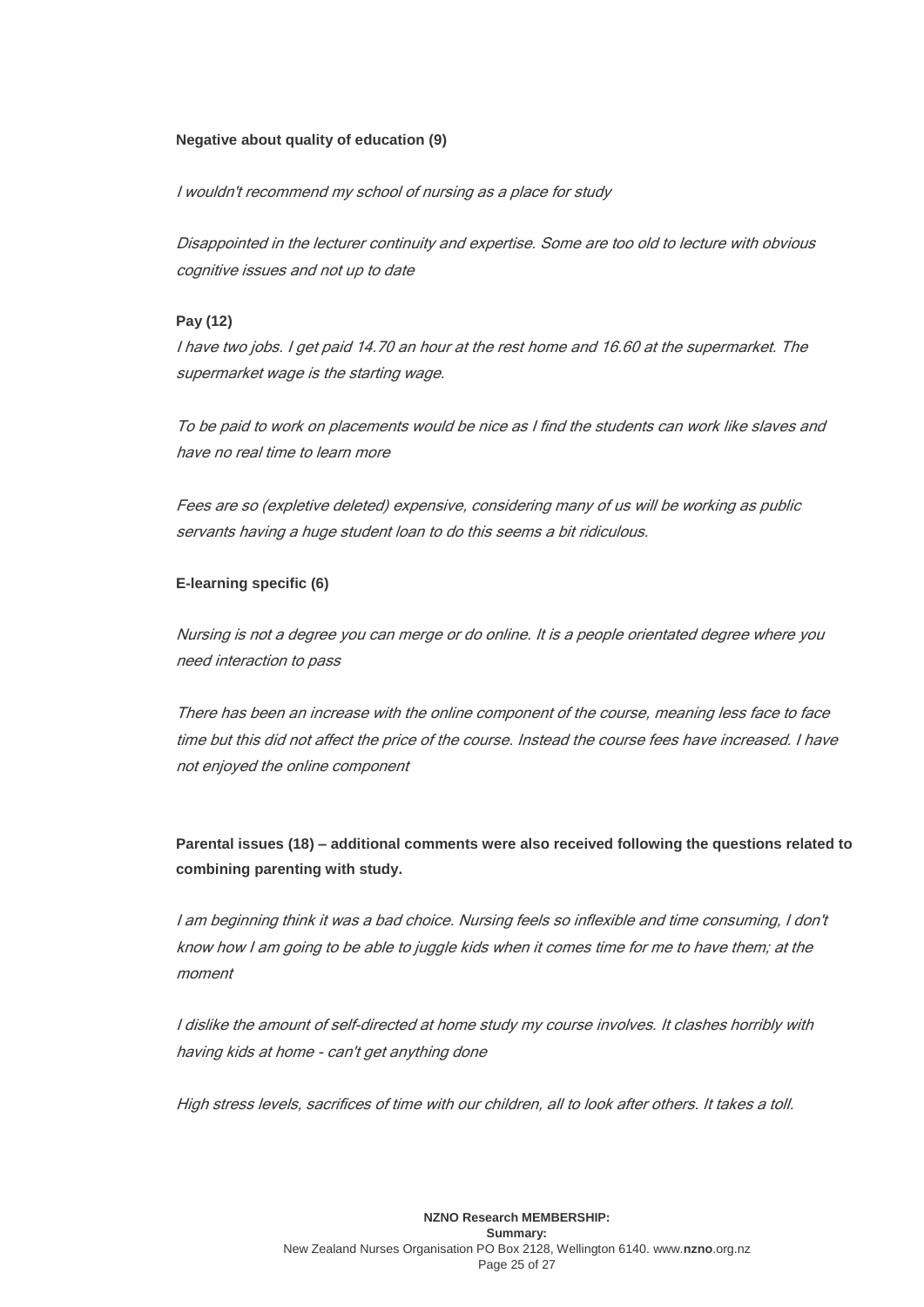I would love more selection options for clinical placements and to have lectures at decent hours so that I am able to drop and pick my kids up from school. I would also like clinical placements to be secure and organised before I start there

#### **Concern about placements, jobs and NEtP places (28)**

I have recently graduated, failed to get placement with NETP and I have found it really difficult to find work as nurse outside it. That is why I would not recommend it, and I don't think the career prospects are great. If you have experience it's okay, but GETTING the first job is not easy.

As an international student, I am concerned for my future prospects of getting a job plus residency in New Zealand.

The intake numbers are too high. This effects the quality and number of clinical placements available. It also means that the number of jobs available do not match the number of graduates being churned out, hence people skipping the country and leaving behind big student loans.

I graduated and used the NEtP, and despite surgeons giving me compliments on my practice in theatre in the role of a scrub nurse, and very +ve comments by excellent preceptors, there is no job for me.

### **Bullying / inconsistent assessment (13)**

I am very disappointed in the way nurses treat nursing students, it is enough to make you want to quit nursing altogether. The bullying causes a multitude of stresses and anxiety and has made me doubt the choice I have made.

All the stress I feel related to placements is directly due to the fear of what nurses I will encounter and how I will be treated/belittled and made to feel like a pain in the ass. I have had my self-esteem shot down on numerous occasions and go home wondering why the hell I have put myself in this position.

There is some bullying in my class room, to me that doesn't bode well for future working Classes felt bullied by lecturers and \*\*\*\* ward staff.

I have been bullied and harassed the \*\*\*\* organisation supports the bullies and has unjust assessment methodology